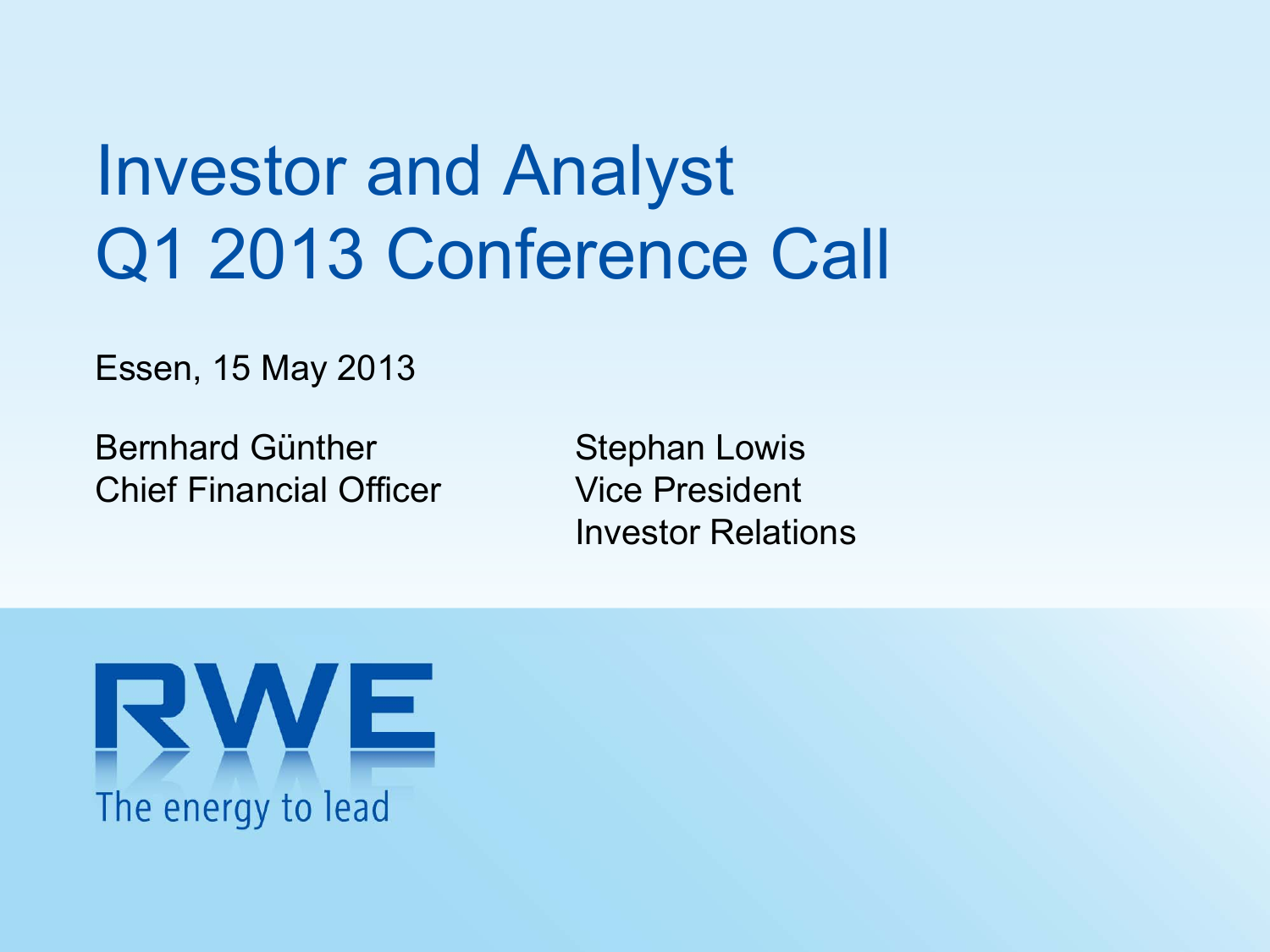### Forward Looking Statement

This presentation contains certain forward-looking statements within the meaning of the US federal securities laws. Especially all of the following statements:

- > Projections of revenues, income, earnings per share, capital expenditures, dividends, capital structure or other financial items;
- > Statements of plans or objectives for future operations or of future competitive position;
- > Expectations of future economic performance; and
- > Statements of assumptions underlying several of the foregoing types of statements

are forward-looking statements. Also words such as "anticipate", "believe", "estimate", "intend", "may", "will", "expect", "plan", "project" "should" and similar expressions are intended to identify forward-looking statements. The forward-looking statements reflect the judgement of RWE's management based on factors currently known to it. No assurances can be given that these forward-looking statements will prove accurate and correct, or that anticipated, projected future results will be achieved. All forward-looking statements are subject to various risks and uncertainties that could cause actual results to differ materially from expectations. Such risks and uncertainties include, but are not limited to, changes in general economic and social environment, business, political and legal conditions, fluctuating currency exchange rates and interest rates, price and sales risks associated with a market environment in the throes of deregulation and subject to intense competition, changes in the price and availability of raw materials, risks associated with energy trading (e.g. risks of loss in the case of unexpected, extreme market price fluctuations and credit risks resulting in the event that trading partners do not meet their contractual obligations), actions by competitors, application of new or changed accounting standards or other government agency regulations, changes in, or the failure to comply with, laws or regulations, particularly those affecting the environment and water quality (e.g. introduction of a price regulation system for the use of power grid, creating a regulation agency for electricity and gas or introduction of trading in greenhouse gas emissions), changing governmental policies and regulatory actions with respect to the acquisition, disposal, depreciation and amortisation of assets and facilities, operation and construction of plant facilities, production disruption or interruption due to accidents or other unforeseen events, delays in the construction of facilities, the inability to obtain or to obtain on acceptable terms necessary regulatory approvals regarding future transactions, the inability to integrate successfully new companies within the RWE Group to realise synergies from such integration and finally potential liability for remedial actions under existing or future environmental regulations and potential liability resulting from pending or future litigation. Any forward-looking statement speaks only as of the date on which it is made. RWE neither intends to nor assumes any obligation to update these forward-looking statements. For additional information regarding risks, investors are referred to RWE's latest annual report and to other most recent reports filed with Frankfurt Stock Exchange and to all additional information published on RWE's Internet Web site.

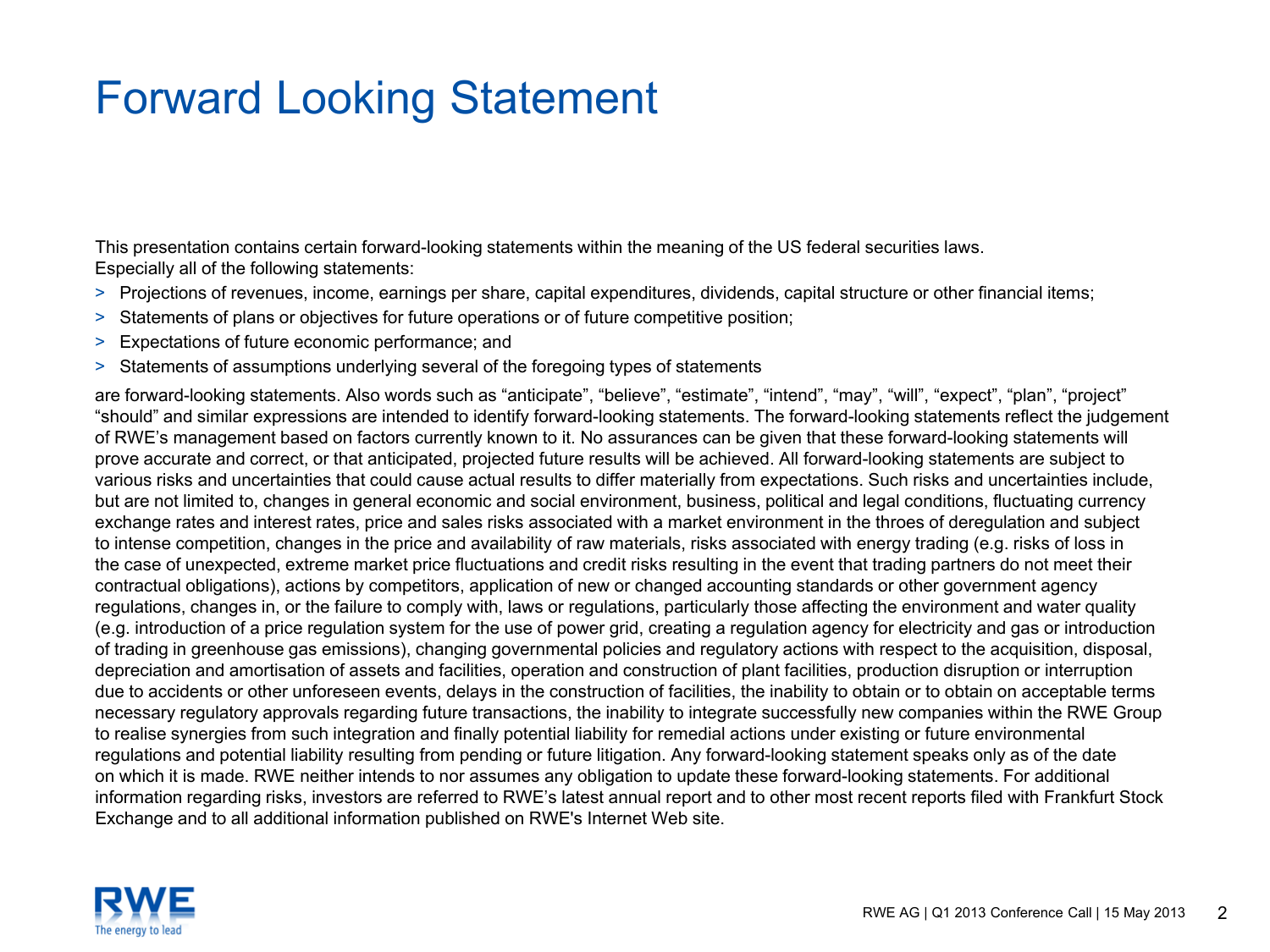### Main messages for Q1 2013

Financial performance in line with our expectations: EBITDA -3%, operating result -4%, recurrent net income +1%

- Strategic decision to evaluate potential exit options for our  $\bullet$ Upstream Gas & Oil activities. Sales process initiated
	- Disposal of assets with a total value of  $\epsilon$ 0.4 bn and agreement to sell NET4GAS for a total of  $\epsilon$ 1.6 bn



Successful bond placements with a total value of €1 bn



Outlook for 2013 confirmed

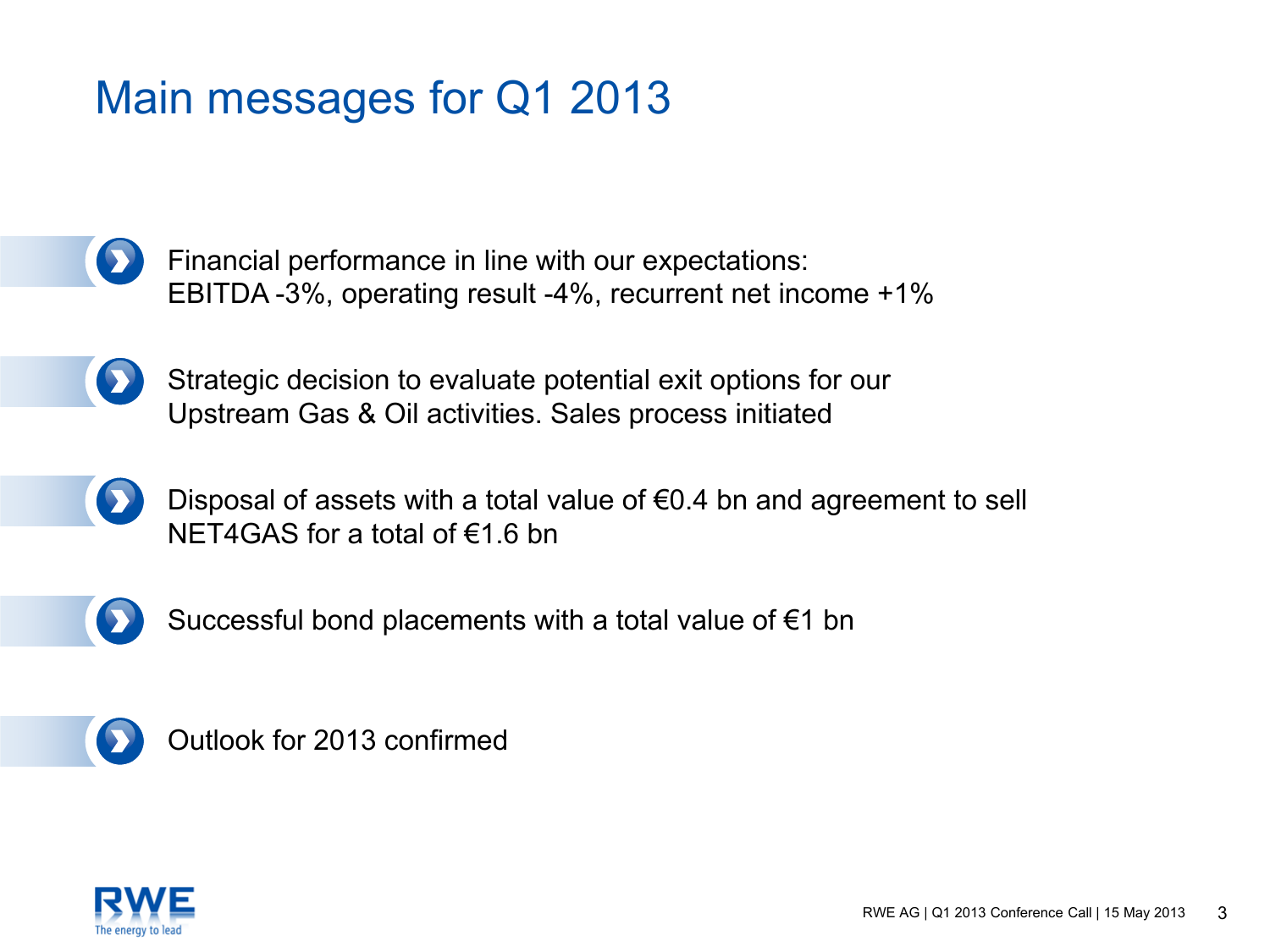### Development of operating result …

| by division (- $\in$ 102 million; -4%)  |        |  |  |  |  |  |  |
|-----------------------------------------|--------|--|--|--|--|--|--|
| $\epsilon$ million                      |        |  |  |  |  |  |  |
| Q1 2012                                 | 2,436  |  |  |  |  |  |  |
| Conventional<br><b>Power Generation</b> | $-405$ |  |  |  |  |  |  |
| Supply/Distribution<br>Networks Germany | $-12$  |  |  |  |  |  |  |
| Supply NL/B                             | $+36$  |  |  |  |  |  |  |
| Supply UK                               | $+58$  |  |  |  |  |  |  |
| <b>CEE/SEE</b>                          | $+61$  |  |  |  |  |  |  |
| Renewables                              | $-2$   |  |  |  |  |  |  |
| Upstream Gas & Oil                      | $-50$  |  |  |  |  |  |  |
| <b>Trading/Gas Midstr.</b>              | $+173$ |  |  |  |  |  |  |
| Other, consolidation                    | $+39$  |  |  |  |  |  |  |
| Q1 2013                                 | 2,334  |  |  |  |  |  |  |

**Earnings in Conventional Power** Generation Division under pressure

- full auctioning of CO $_{\rm 2}$  certificates
- declining generation margins
- closure of old 150 MW lignite blocks in 2012
- **D** Improved earnings in Trading/Gas Midstream Division as we settled all but one long-term oil-indexed gas contracts by the end of 2012
- **Positive trend for sales and grid margins** supported by the cold weather
- In our CEE/SEE Division we benefited from the positive development of f/x derivatives

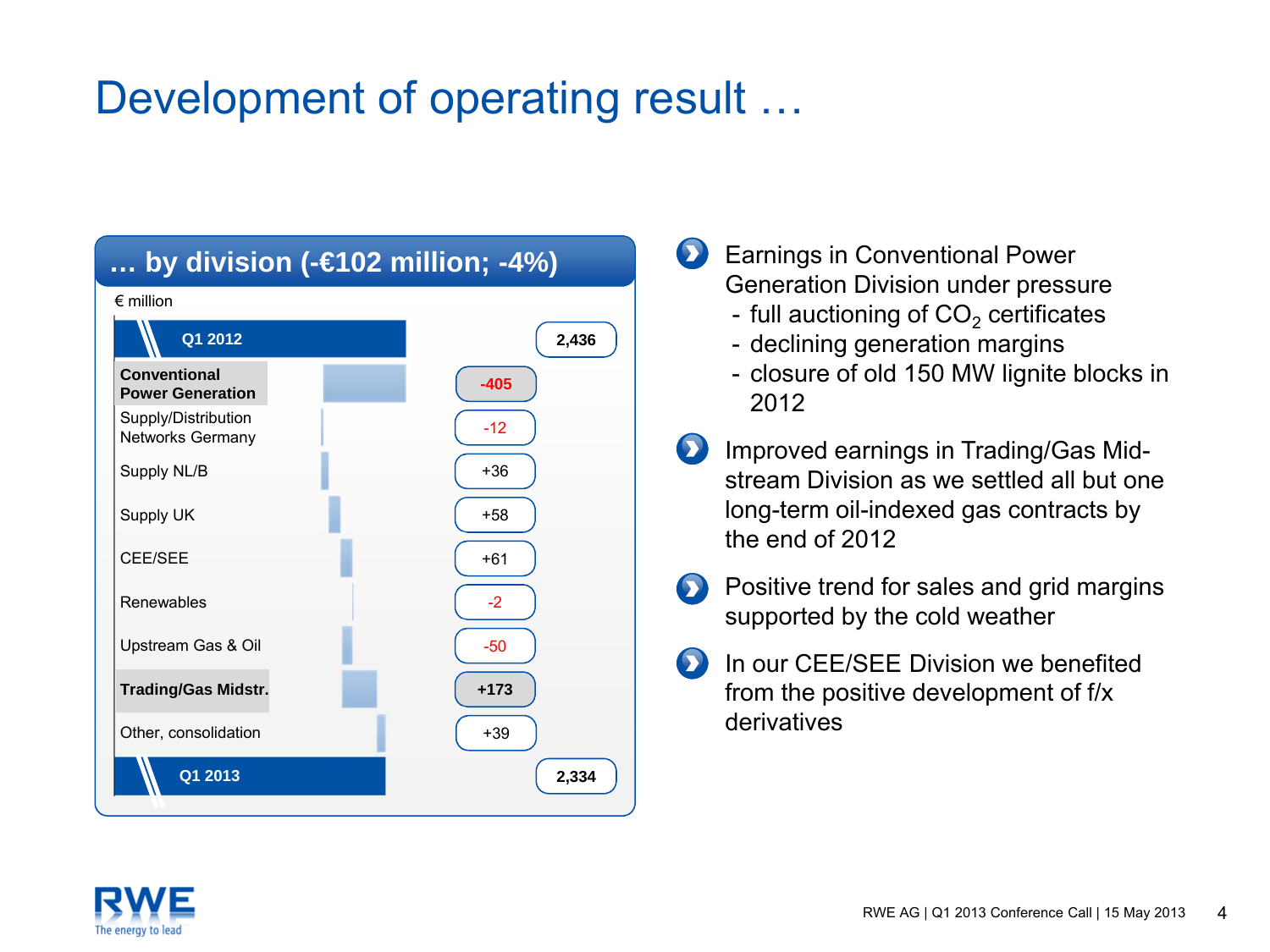### Reconciliation of (recurrent) net income

| $\epsilon$ million             | $Q1 2013 +/-$ % |          |
|--------------------------------|-----------------|----------|
|                                |                 |          |
| <b>EBITDA</b>                  | 3,042           | $-2.7%$  |
| Depreciation                   | $-708$          | $-2.8%$  |
| <b>Operating result</b>        | 2,334           | $-4.2%$  |
| Non-operating<br>result        | 172             |          |
| <b>Financial result</b>        | $-427$          | $+9.1%$  |
| Tax                            | $-526$          | $+5.2%$  |
| <b>Minorities</b>              | 111             | $+15.6%$ |
| Hybrid investors'<br>interest  | 26              | +52.9%   |
| Net income                     | 1,416           | $+8.0%$  |
| Adjustments                    | $-119$          |          |
| <b>Recurrent net</b><br>income | 1,297           | $+0.7%$  |

- **Depreciation slightly above last** year's level after commissioning of new assets
- **EX** Non-operating result improved mainly due to the absence of restructuring charges
- **EX** Financial result improved mainly because of adjustment of discount rates for other long-term provisions in 2012
- Tax rate declined to 25%(previous year 28%); tax rate for recurrent net income was 25% (previous year 29%)
- **Adjustments for recurrent net** income comprise non-operating result including tax effect

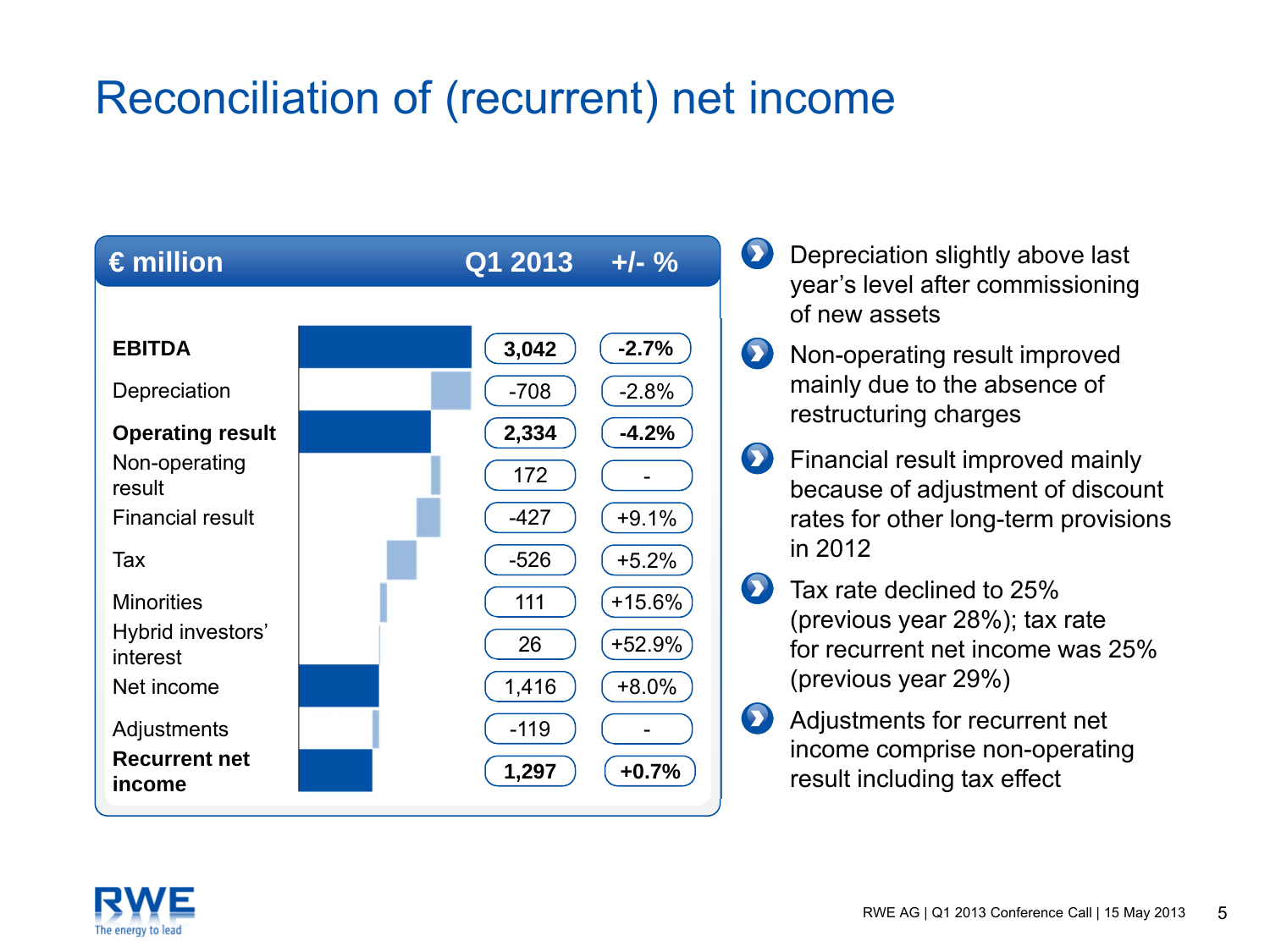### Cash flow statement

| <b>January – March</b><br>$\epsilon$ million            | 2013               | 2012           | <b>Change</b><br>(absolute) |
|---------------------------------------------------------|--------------------|----------------|-----------------------------|
| Funds from operations (FFO)                             | 2,174              | 2,277          | $-103$                      |
| Change in working capital<br>of which variation margins | $-2,116$<br>$-191$ | $-1,979$<br>42 | $-137$<br>$-233$            |
| Cash flows from operating activities                    | 58                 | 298            | $-240$                      |
| Capex on fixed assets                                   | $-757$             | $-987$         | 230                         |
| Free cash flow                                          | $-699$             | $-689$         | $-10$                       |



> Declining earnings trend mainly driven by full auctioning of CO<sub>2</sub>-certificates and lower electricity generation margins



#### **Change in working capital** – among other things:

> Increase in accounts receivable in our German, UK and Dutch retail businesses, mainly driven by cold weather (c.  $E$ 2.5 bn)



**Capex on fixed assets –** among other things:

> Extension and modernisation of our generation fleet

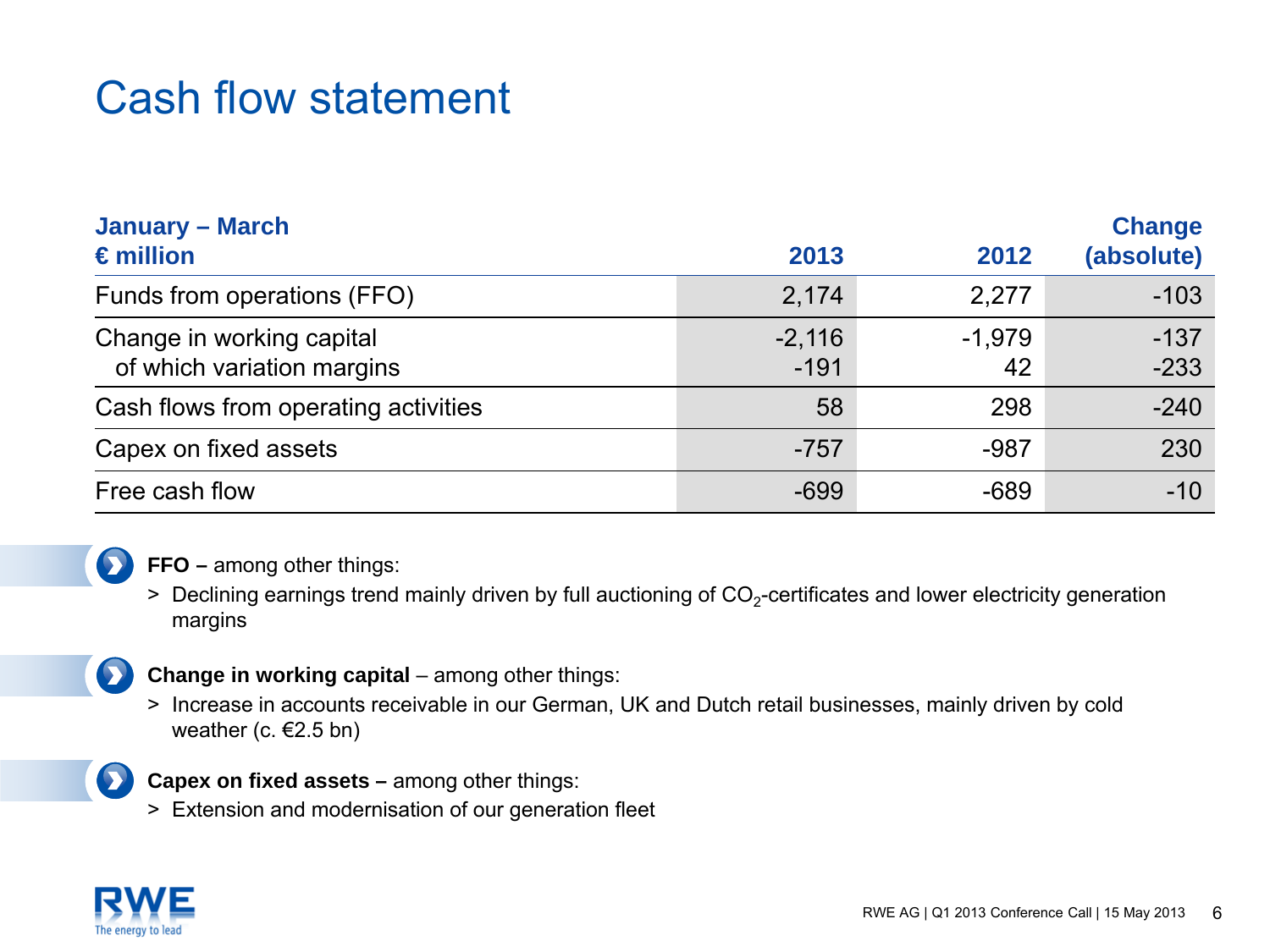### Outlook for 2013



1 The outlook is after assumed disposals. In 2013 we expect this to be mainly the disposal of NET4GAS. For NET4GAS we expect full year 2013 earnings of c. €250 million of EBITDA, c. €190 million of operating result and c. €140 million of recurrent net income.

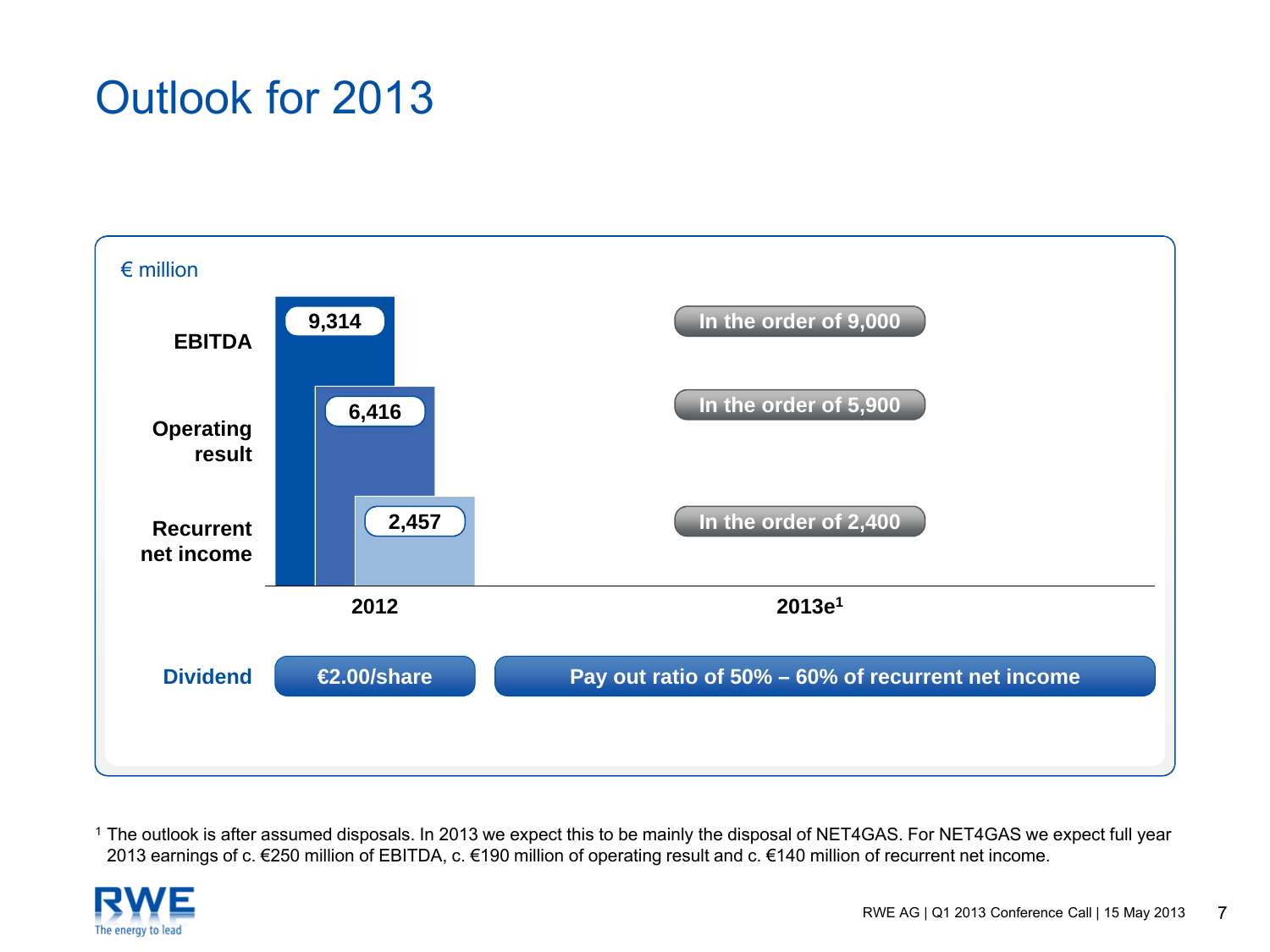### Divisional outlook for the operating result

| $\epsilon$ million                              | 20121  | 2013 forecast versus 2012 <sup>2</sup> |
|-------------------------------------------------|--------|----------------------------------------|
| <b>Conventional Power Generation</b>            | 3,275  | Significantly below last year's level  |
| <b>Supply/Distribution Networks Germany</b>     | 1,578  | In the order of last year's level      |
| <b>Supply Netherlands/Belgium</b>               | 190    | In the order of last year's level      |
| <b>Supply United Kingdom</b>                    | 286    | Above last year's level                |
| <b>Central Eastern and South Eastern Europe</b> | 1,052  | Significantly below last year's level  |
| Renewables                                      | 183    | In the order of last year's level      |
| Upstream Gas & Oil                              | 685    | Below last year's level                |
| <b>Trading/Gas Midstream</b>                    | $-598$ | Significantly above last year's level  |

<sup>1</sup> Partly pro forma figures for 2012 due to reorganisation of divisions.

 $^2$  The outlook is after assumed disposals. In 2013 we expect this to be mainly the disposal of NET4GAS. For NET4GAS we expect full year 2013 earnings of c. €250 million of EBITDA, c. €190 million of operating result and c. €140 million of recurrent net income.

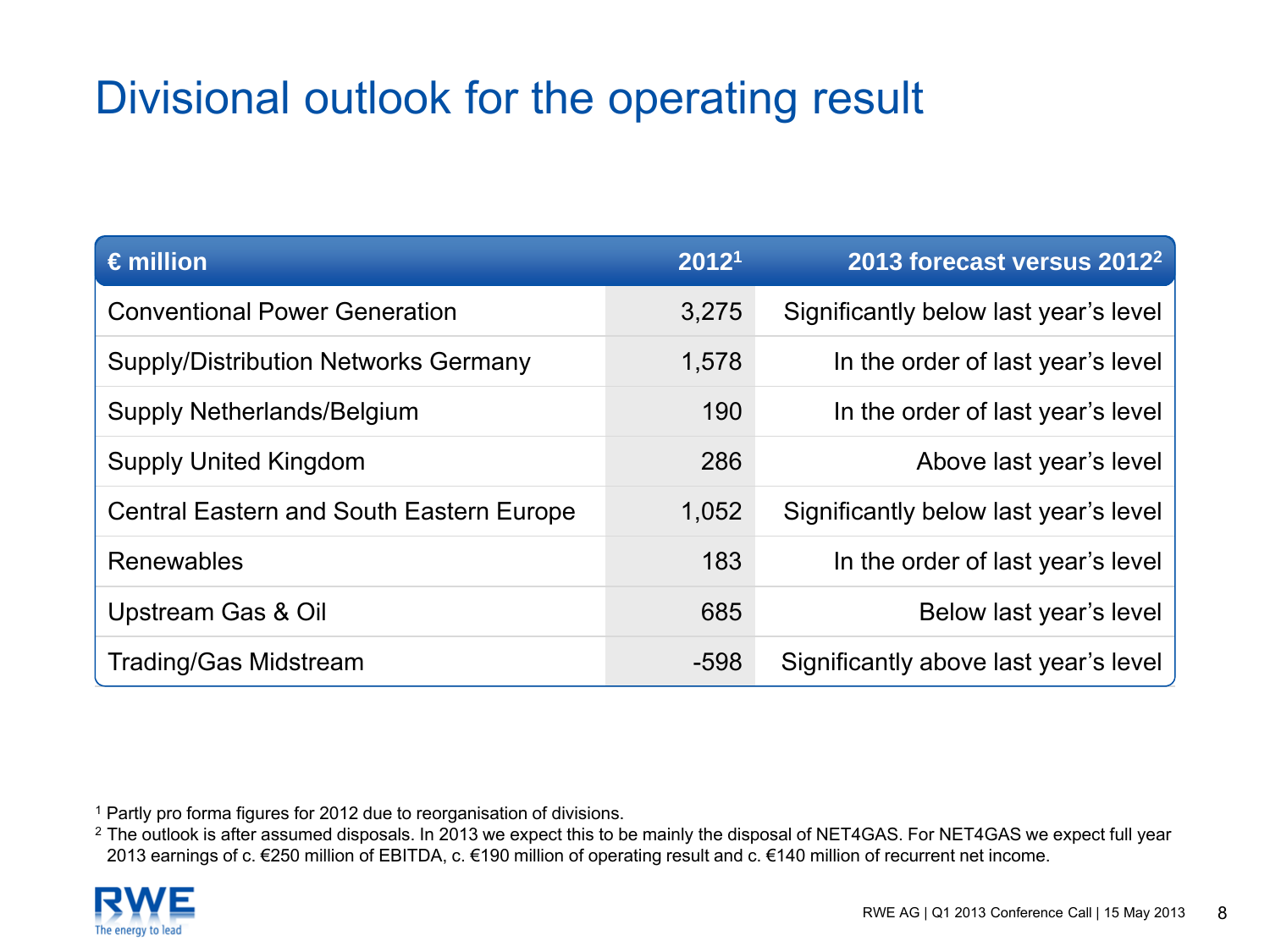## Back-up Charts

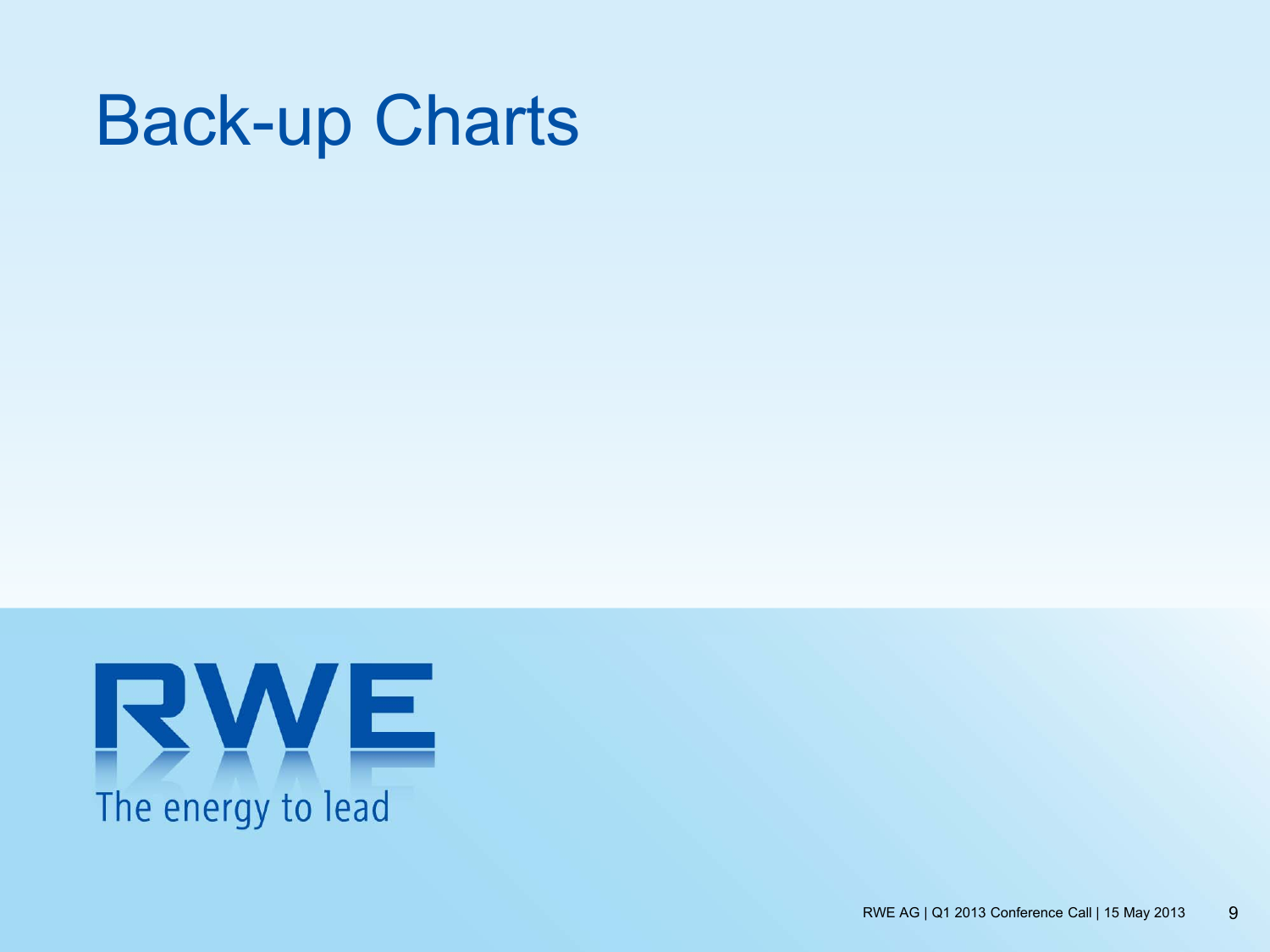### Performance of the Conventional Power Generation **Division**



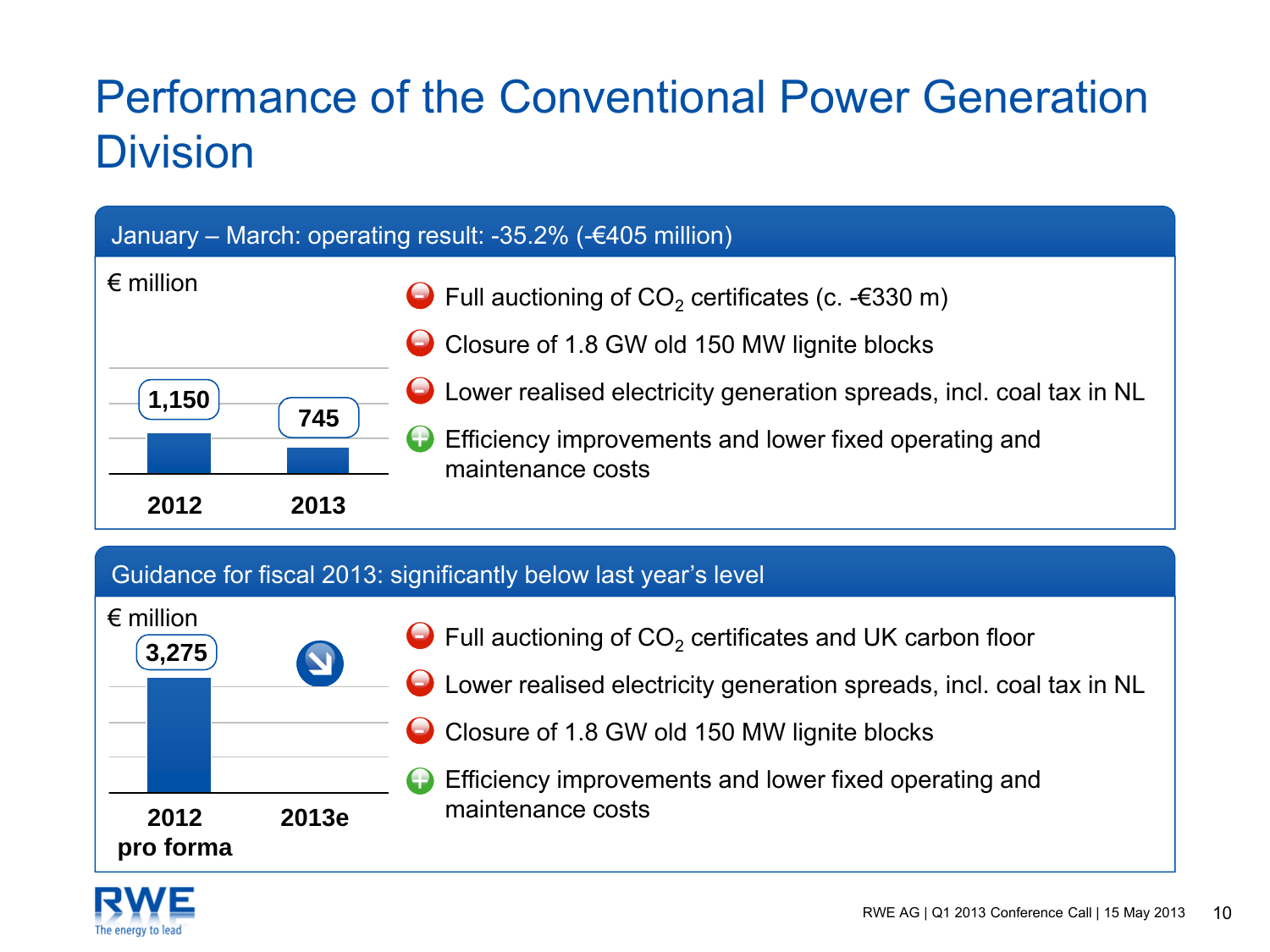### RWE's forward hedging of conventional electricity production (German, Dutch and UK portfolio, excl. RWE Innogy)

As of 31 March 2013



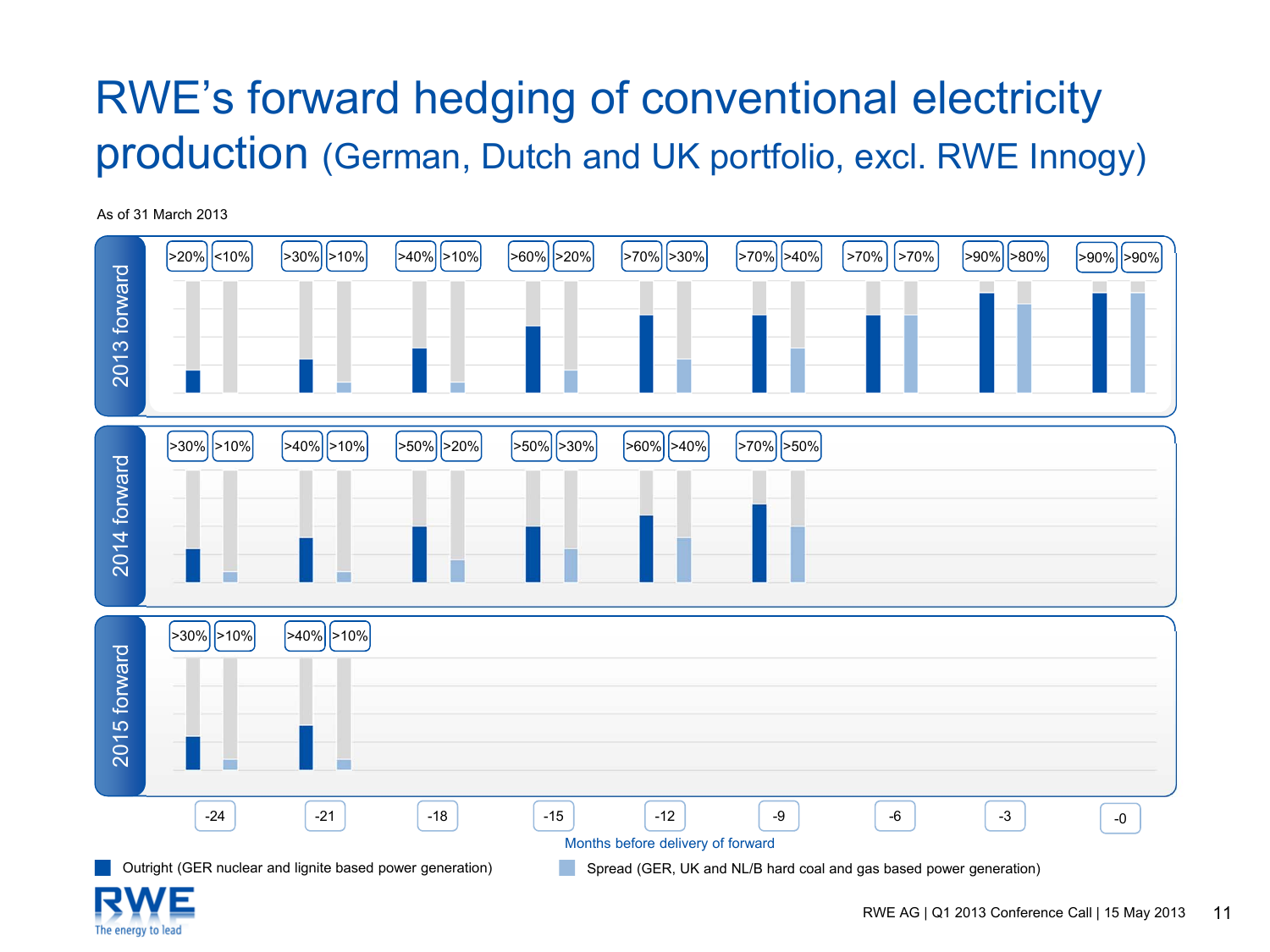### Germany: Clean Dark (CDS) and Spark Spreads (CSS)



Source: RWE Supply & Trading, prices until 10 May 2013

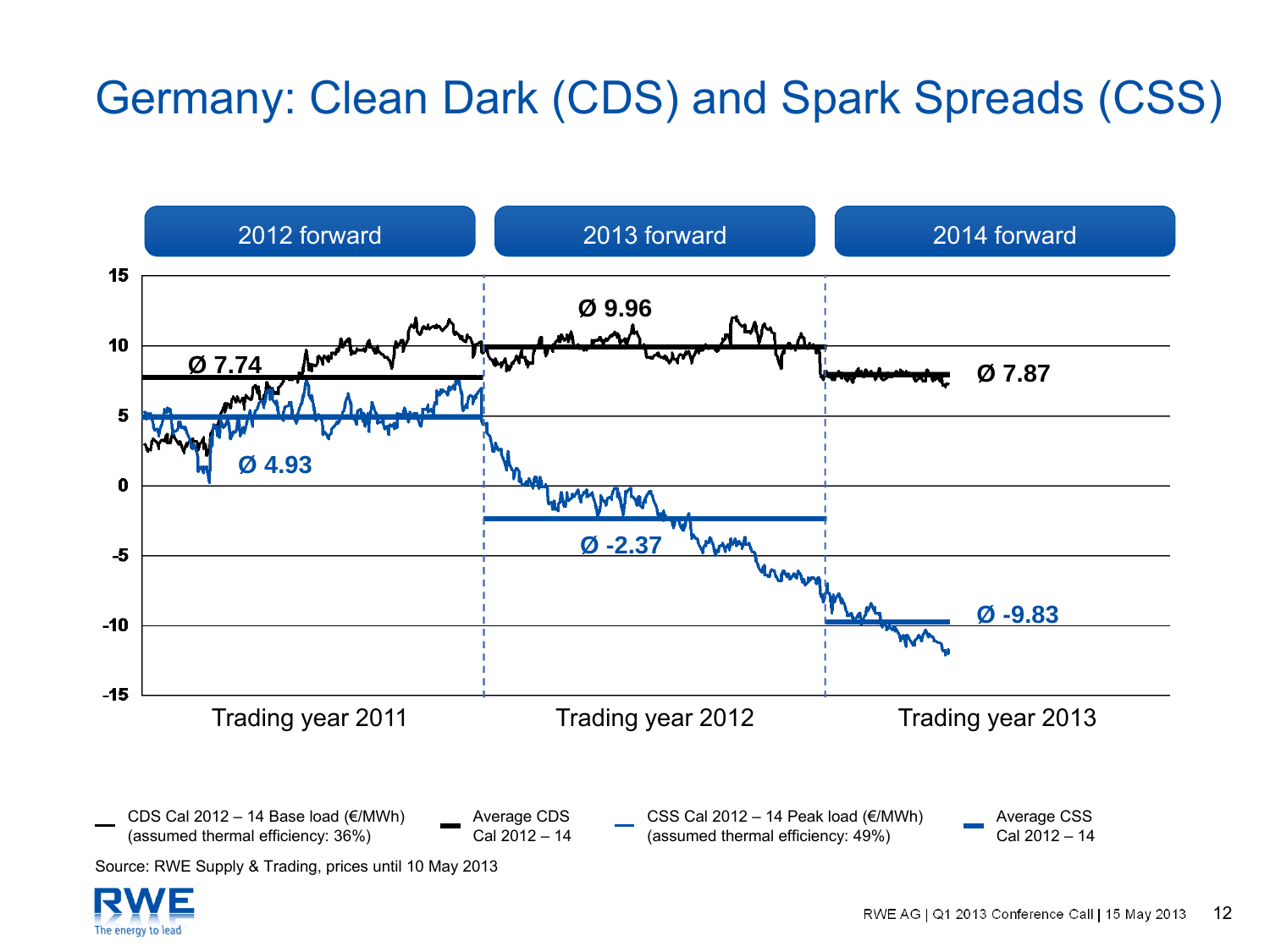### NL: Clean Dark (CDS) and Spark Spreads (CSS)



<sup>1</sup> CDS: Adjusted for coal tax

Source: RWE Supply & Trading, prices until 10 May 2013

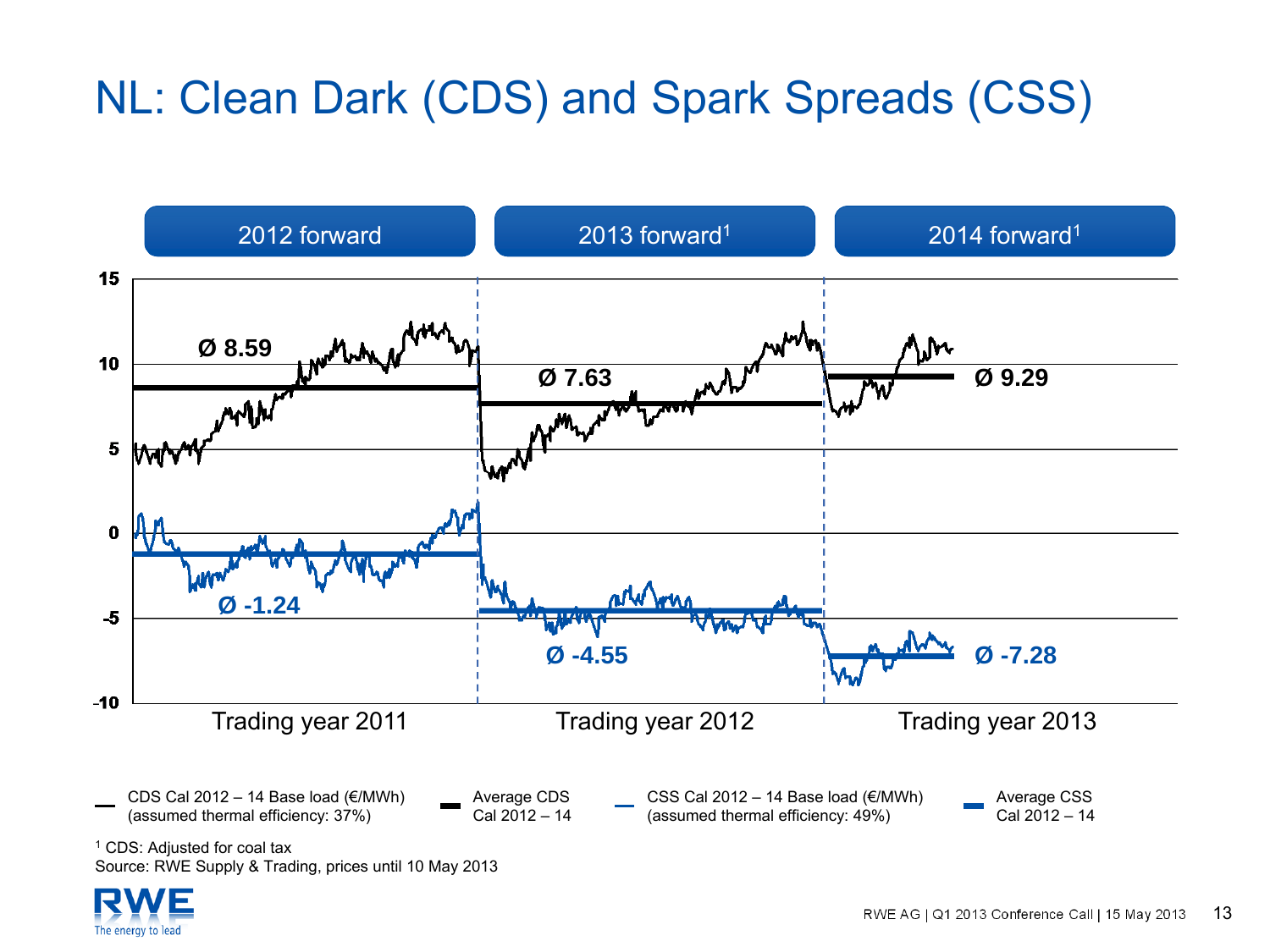### UK: Clean Dark (CDS) and Spark Spreads (CSS)



<sup>1</sup> Adjusted for UK carbon tax Source: RWE Supply & Trading, prices until 10 May 2013

The energy to lead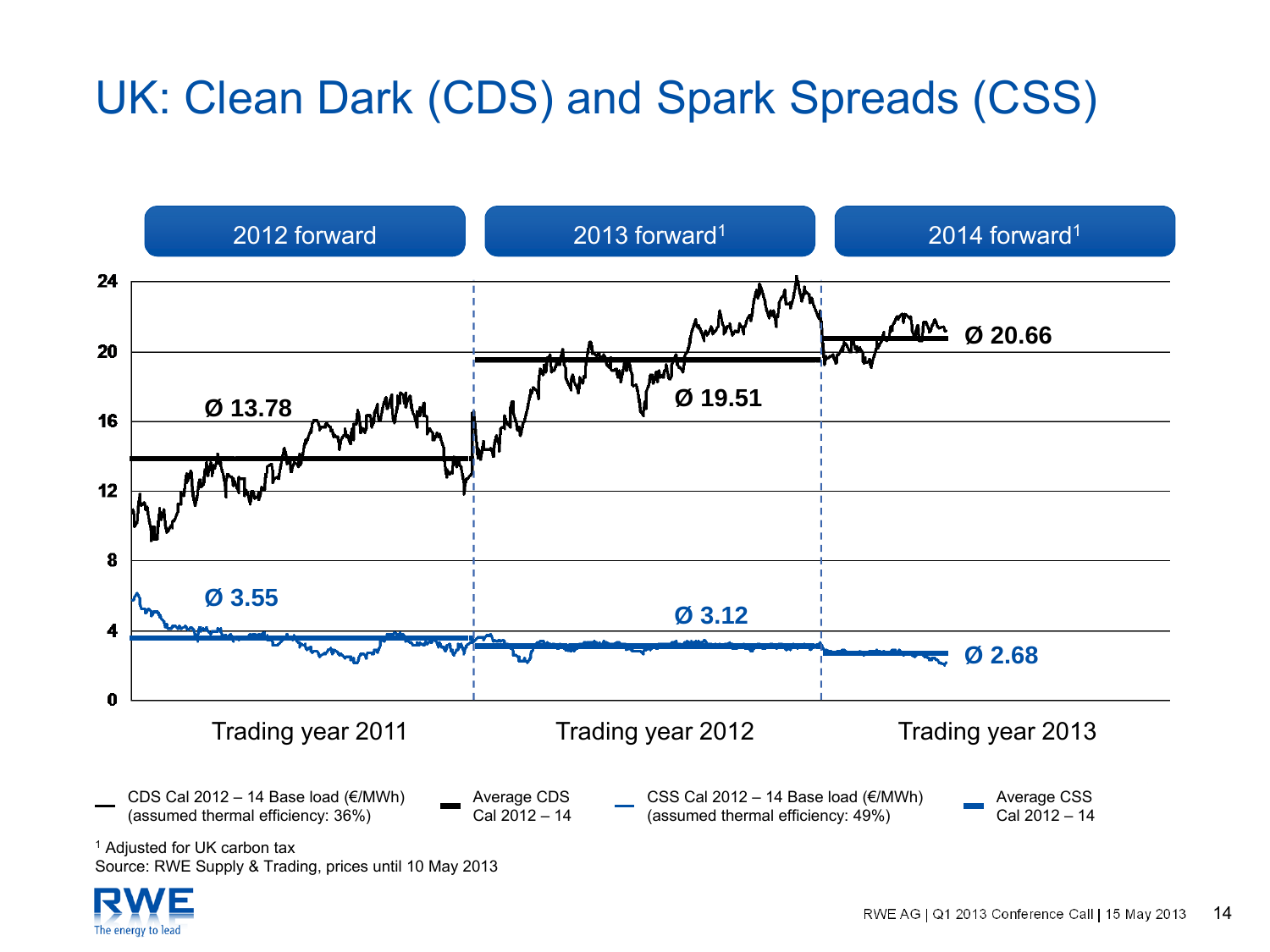### Performance of the Supply/Distribution Networks Germany Division

| January – March: operating result: -2.0% (- $\epsilon$ 12 million) |      |                                                                                                                            |  |  |  |  |
|--------------------------------------------------------------------|------|----------------------------------------------------------------------------------------------------------------------------|--|--|--|--|
| $\epsilon$ million                                                 |      | Loss of earnings from the disposal of Berlin waterworks and<br>KEVAG and transfer of Zagreb wastewater business to CEE/SEE |  |  |  |  |
| 607                                                                | 595  | Efficiency improvements<br>Cold weather                                                                                    |  |  |  |  |
| 2012                                                               | 2013 |                                                                                                                            |  |  |  |  |

Efficiency improvements

**D** Loss of earnings from the disposal of Berlin waterworks and

KEVAG and transfer of Zagreb wastewater business to CEE/SEE

#### Guidance for fiscal 2013: in the order of last year's level

+

| 2012                         | 2013e |
|------------------------------|-------|
|                              |       |
| $\epsilon$ million<br>1,578) | E     |

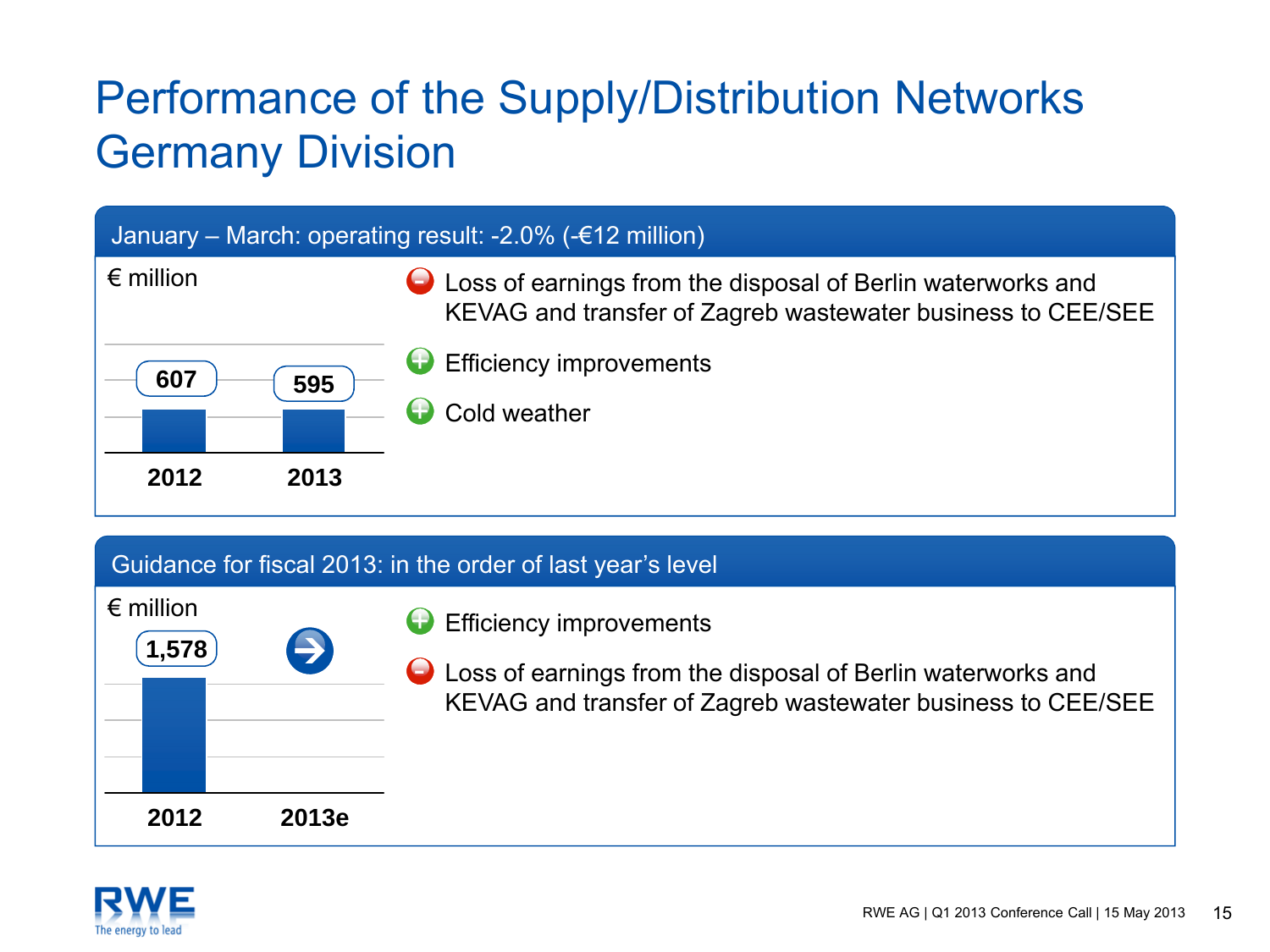### Performance of the Supply Netherlands/Belgium Division (Essent)

| January – March: operating result: $+27.9\%$ ( $+636$ million) |      |                                                             |  |  |  |  |
|----------------------------------------------------------------|------|-------------------------------------------------------------|--|--|--|--|
| $\epsilon$ million                                             |      | Weather induced higher gas sales<br>U                       |  |  |  |  |
|                                                                |      | Absence of one-off costs that occured in previous year<br>9 |  |  |  |  |
| 129                                                            | 165  | $\bigoplus$ Efficiency improvements                         |  |  |  |  |
|                                                                |      | Competition induced pressure on gas margins<br>$\bullet$    |  |  |  |  |
| 2012                                                           | 2013 | Lower energy consumption of private households              |  |  |  |  |

#### Guidance for fiscal 2013: in the order of last year's level



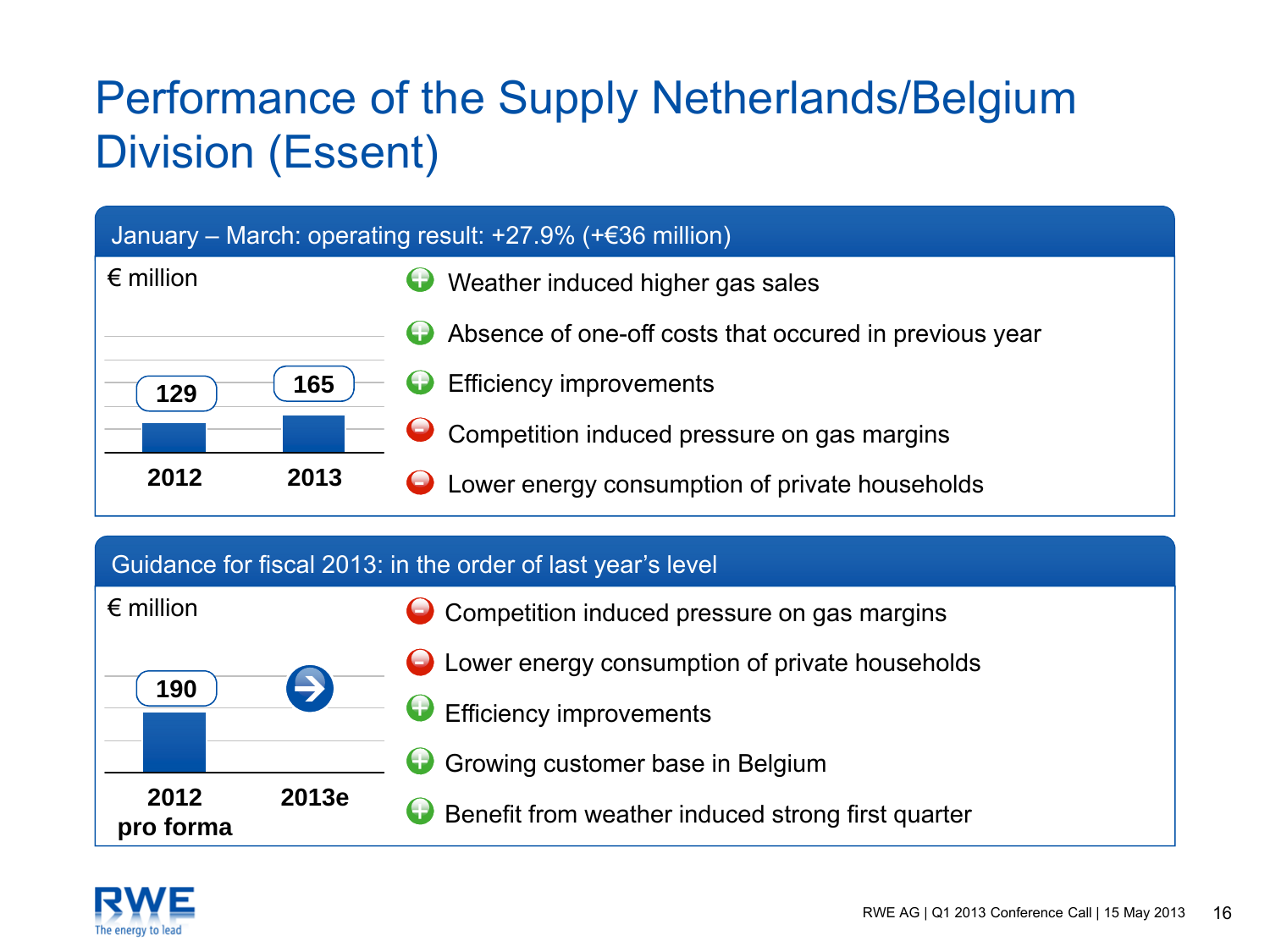### Performance of the Supply United Kingdom Division (RWE npower)



#### Guidance for fiscal 2013: above last year's level



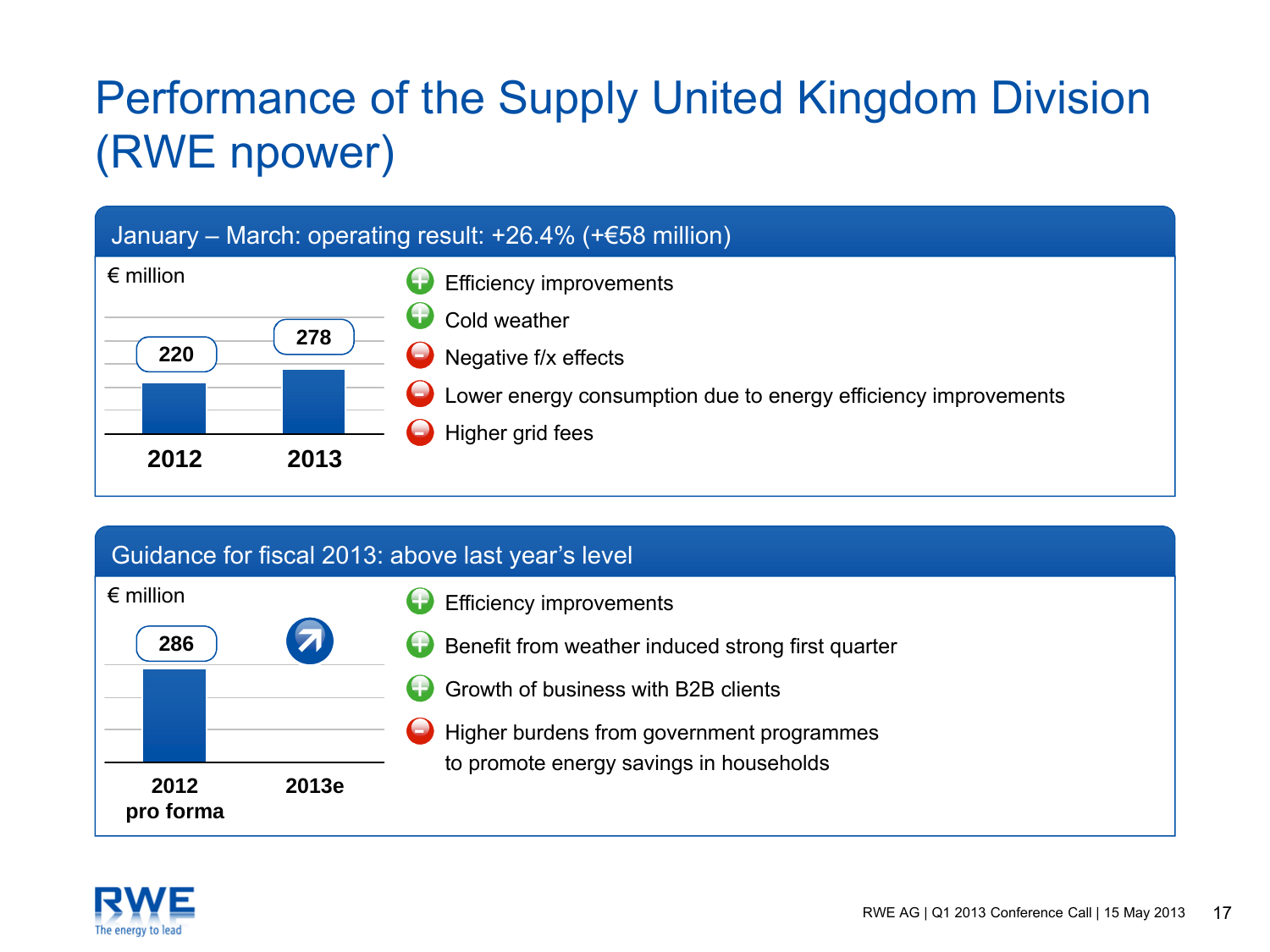### Performance of the Central Eastern andSouth Eastern Europe Division



#### Guidance for fiscal 2013: significantly below last year's level



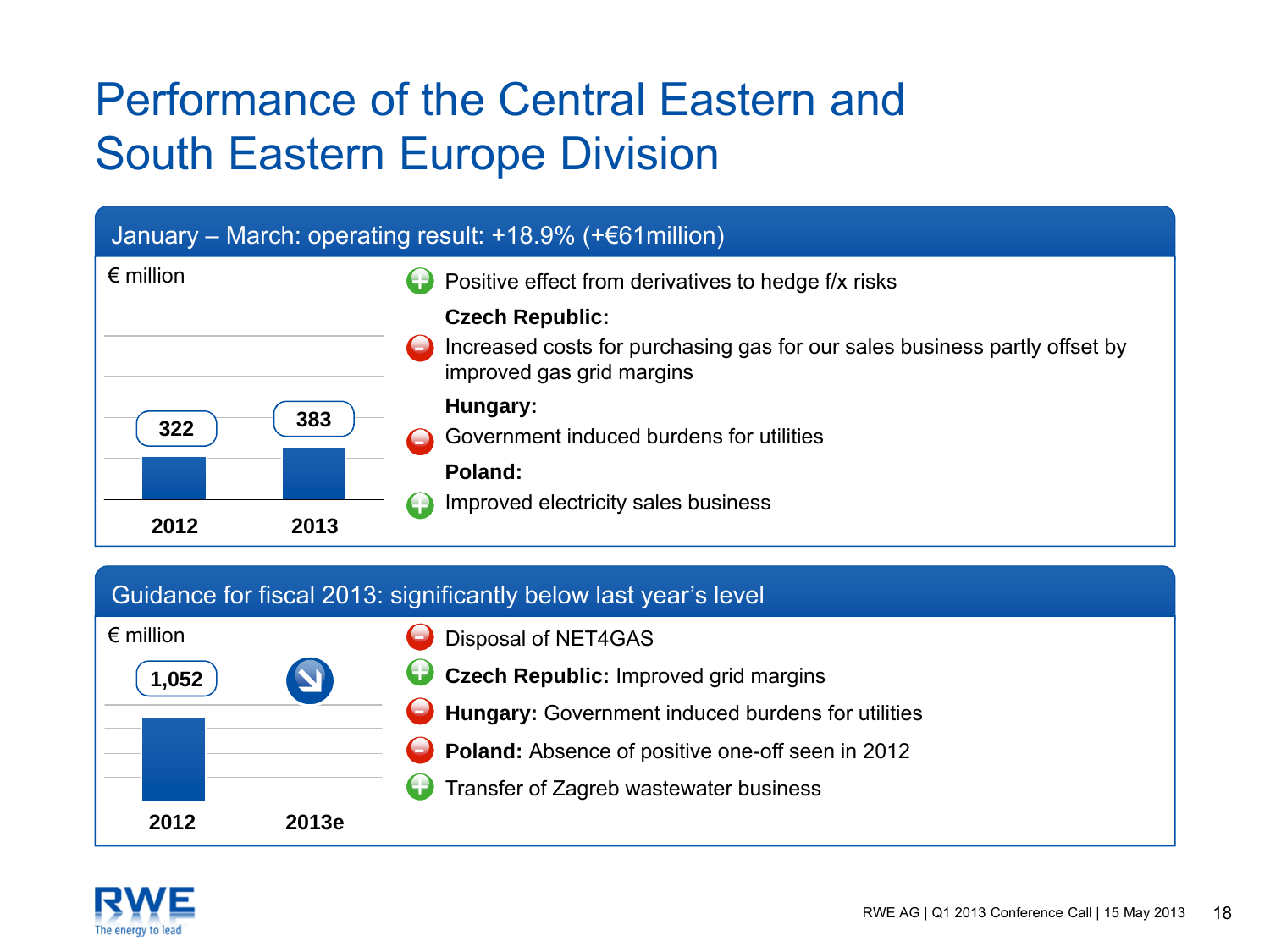## Performance of the Renewables Division(RWE Innogy)

#### January – March: operating result: -2.4% (-€2 million)



#### Guidance for fiscal 2013: in the order of last year's level



- Commissioning of new assets
- One-off from compensation payments in Spanish wind business
- Lower market prices (power, green certificates) and lower wind levels

Impact from new renewables support scheme in Spain and resulting adjustment of book value in Andasol 3

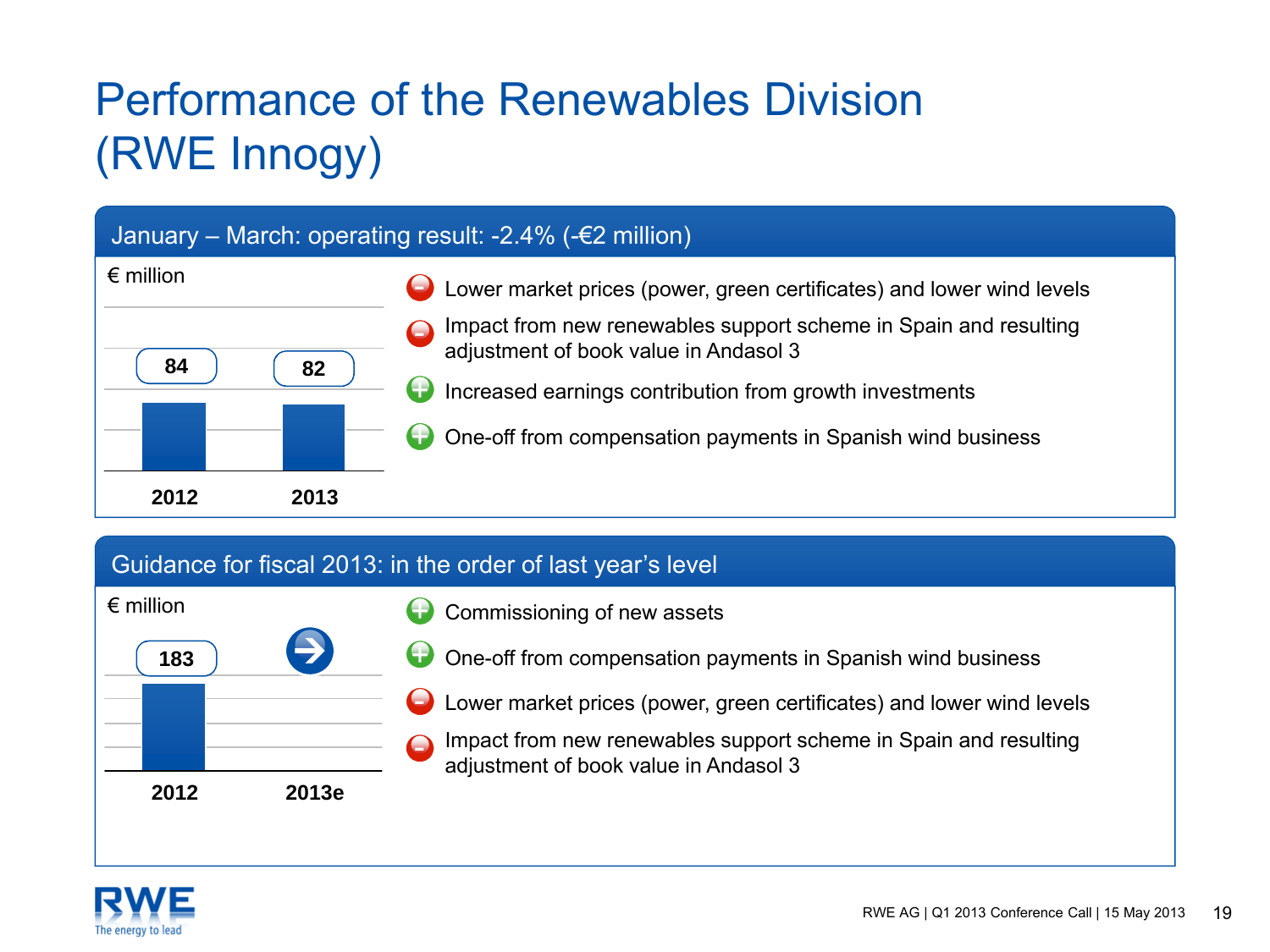### Performance of the Upstream Gas & Oil Division (RWE Dea)



#### Guidance for fiscal 2013: below last year's level



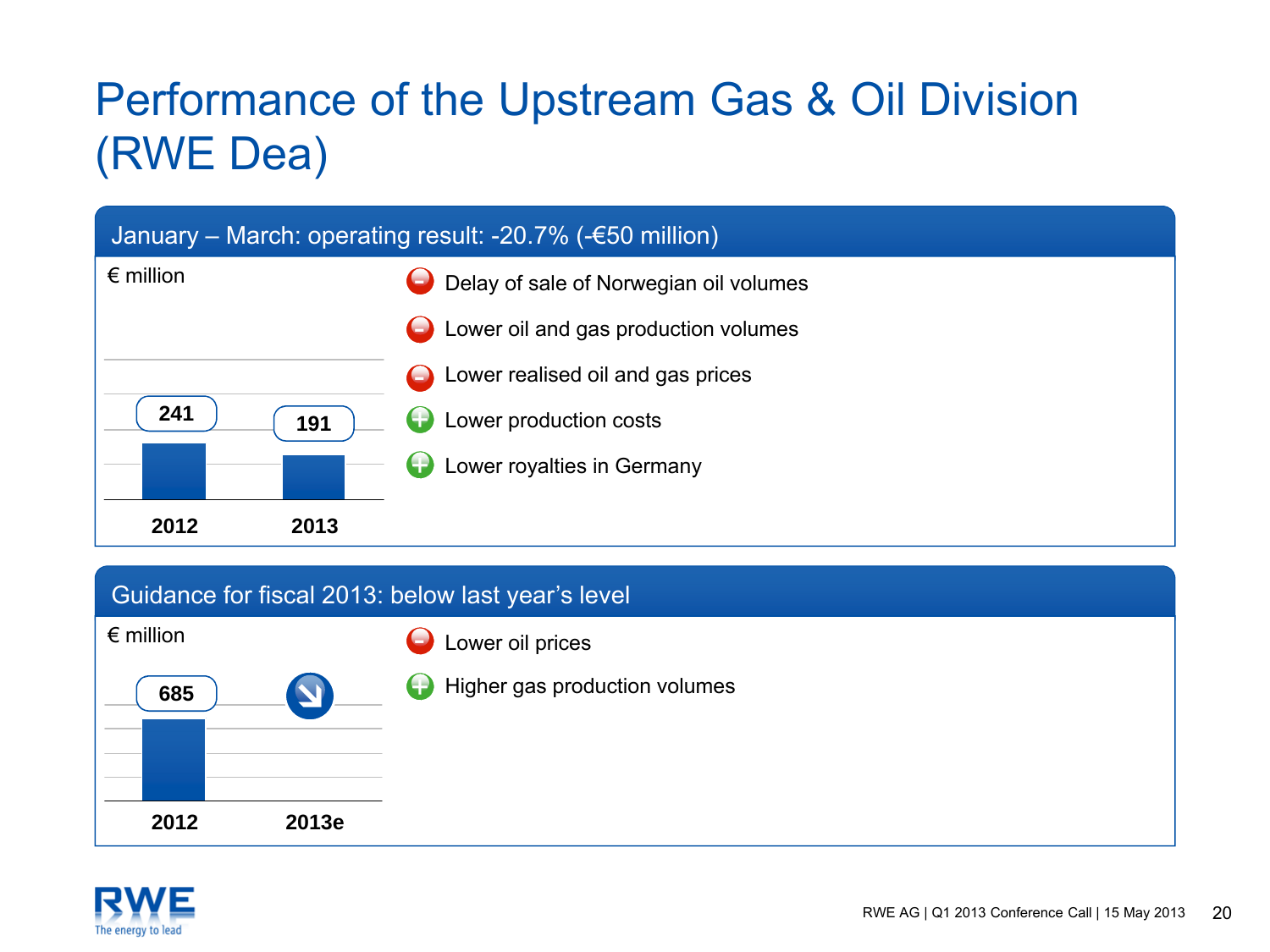### Performance of the Trading/Gas Midstream Division (RWE Supply & Trading)



#### Guidance for fiscal 2013: significantly above last year's level



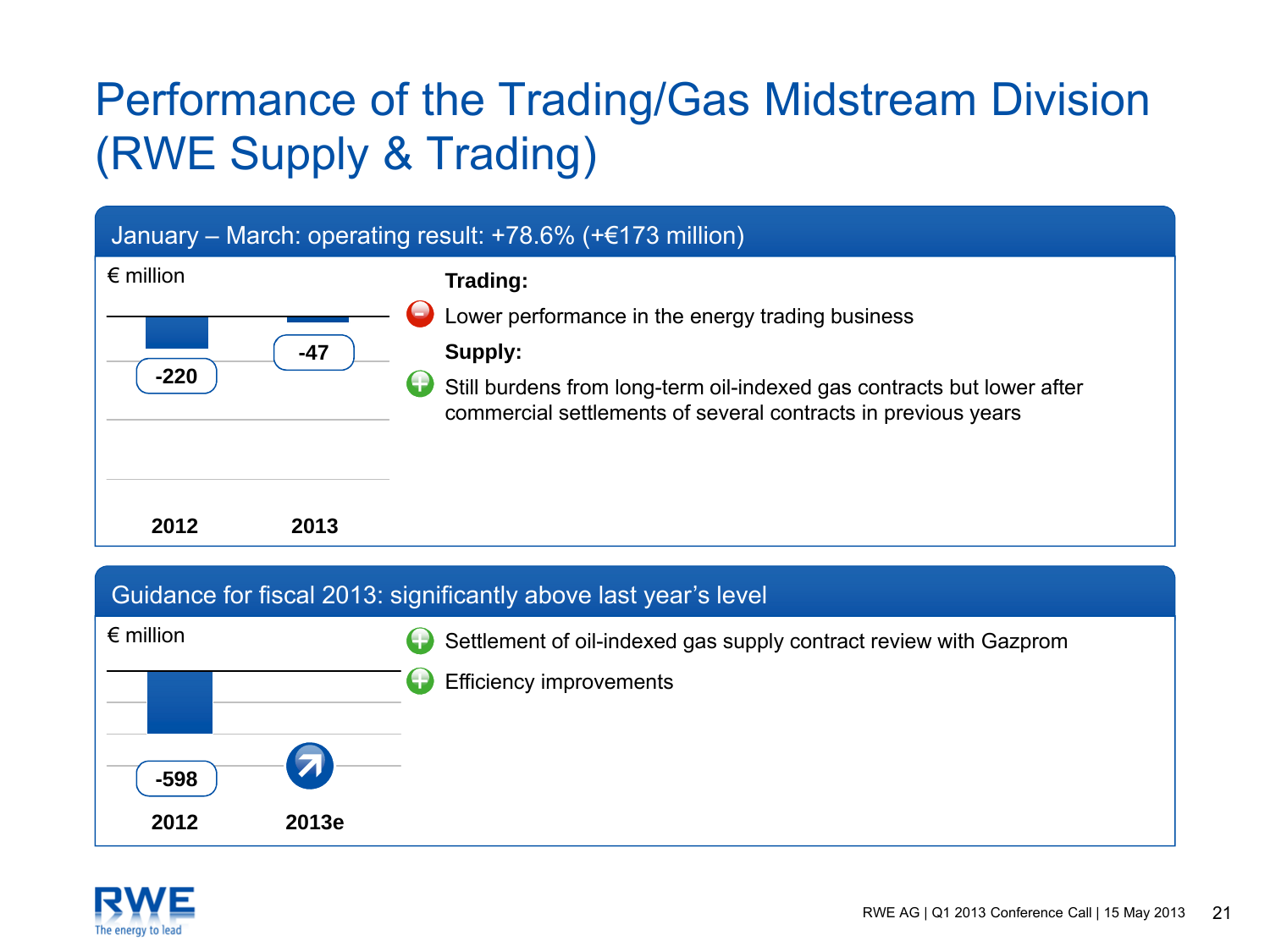### Development of net debt



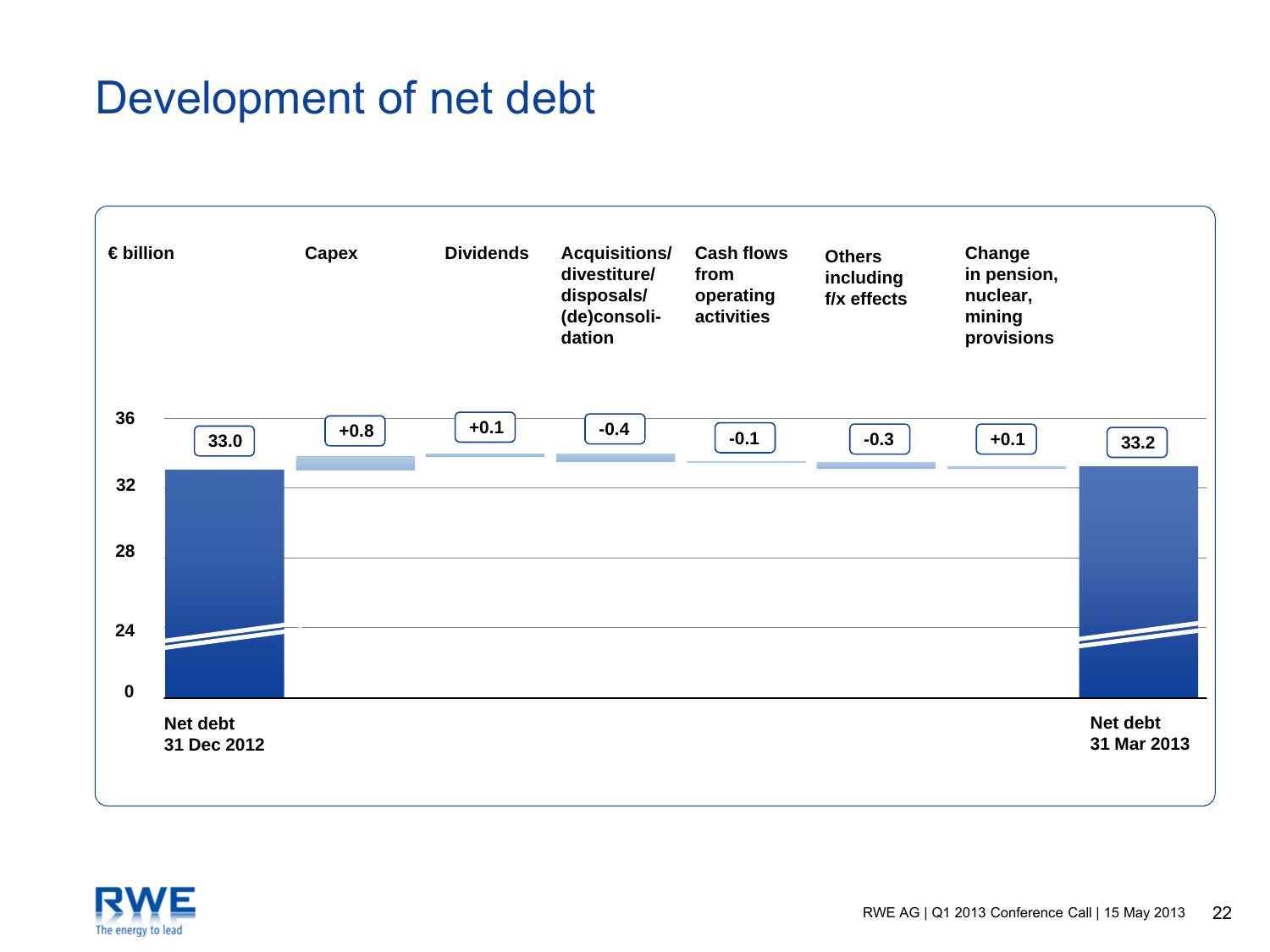### Development of TTF gas price and brent oil price



Relative development of the TTF and brent forwards for the years 2010, 2011, 2012 and 2013 since 1 January 2009. To compare both, the brent oil price is based to the TTF gas price as of 1 January 2009. The curves simply illustrate the development of the market prices which should give a rough indication on the gas-to-oil-spread situation. The real gas-to-oil-spread exposure depends on the individual contract details and will deviate from this slide.

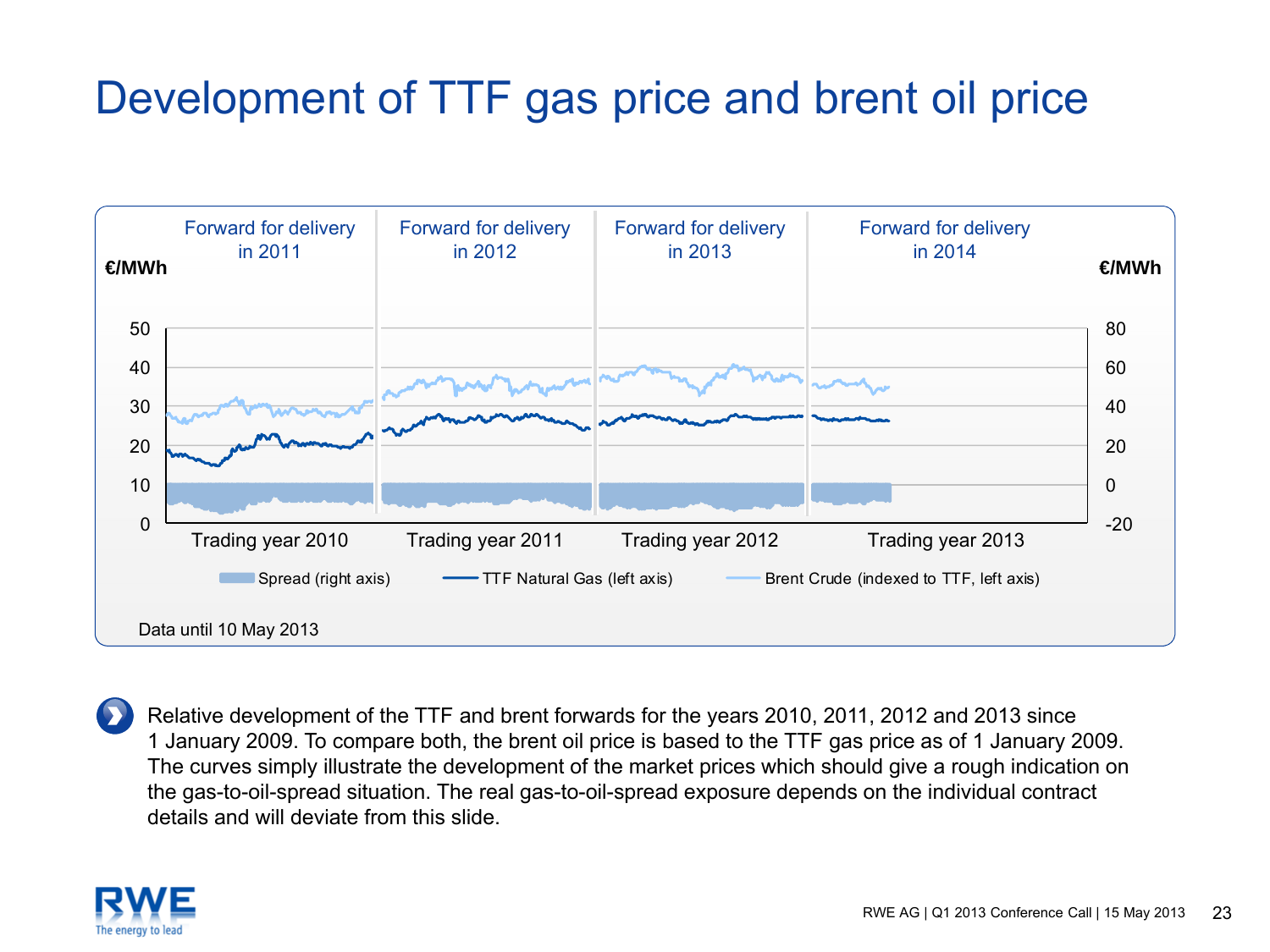### Financial liabilities and assets

(excluding hybrid capital, as of 31 March 2013)



1 Excluding variation margins which are netted against the fair values of the respective derivatives.

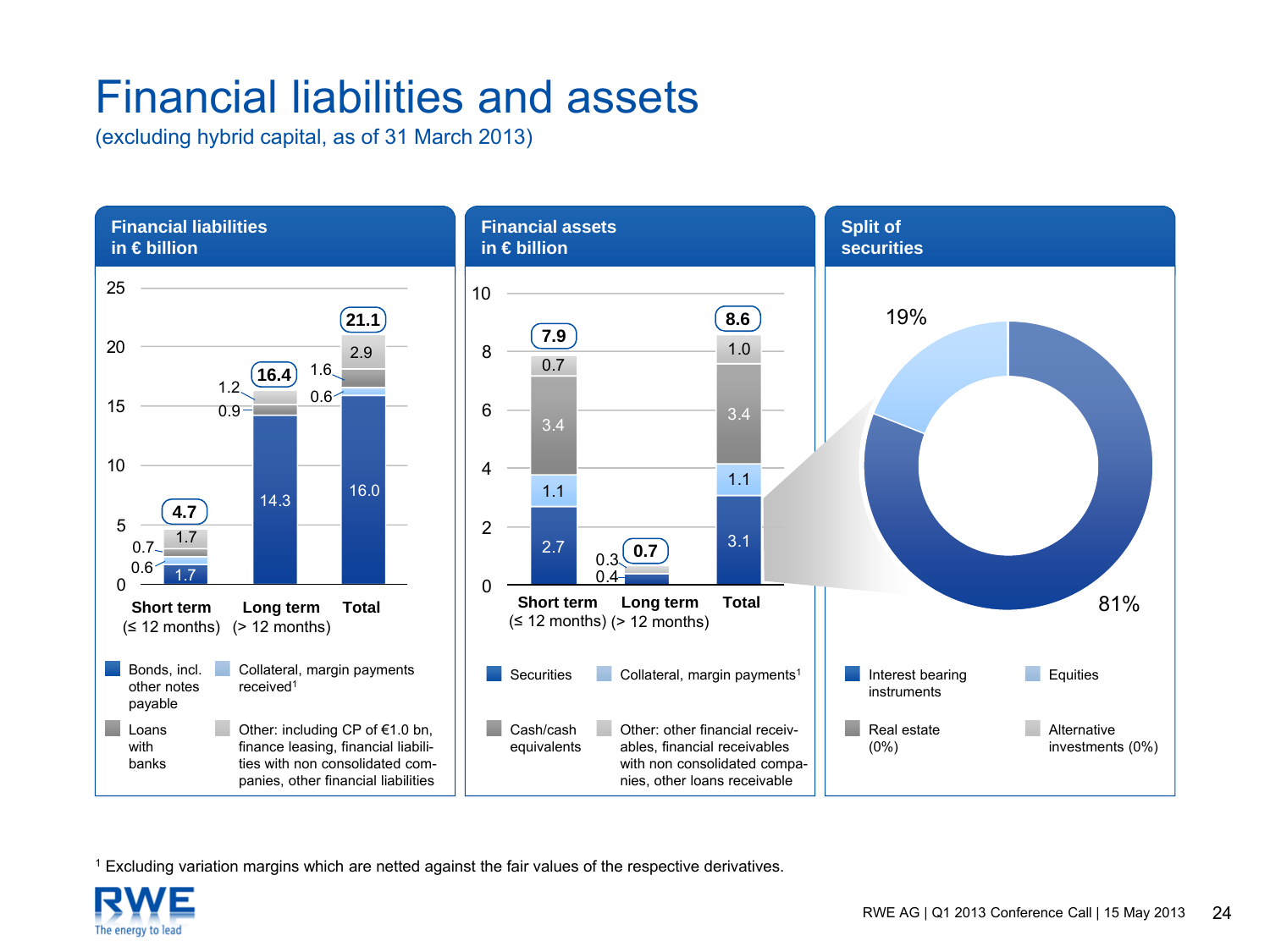### Capital market debt maturities and sources of financing



1 RWE AG and RWE Finance B.V., as of 31 March 2013

 $^2$  Bonds outstanding under the MTN-programme, i.e. excluding hybrids. Including hybrids: €18.8 bn

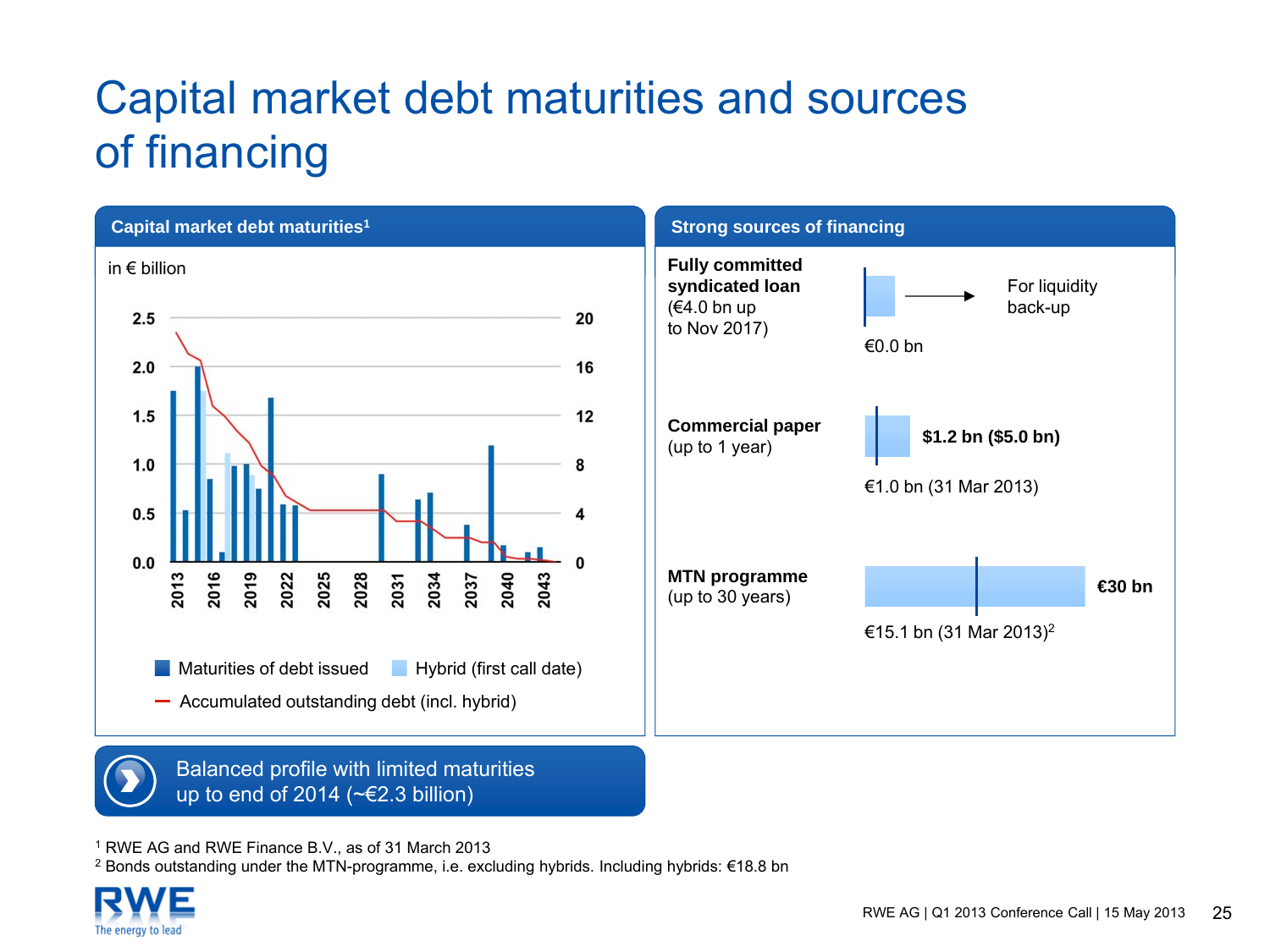### Capital market debt currency and interest exposure (as of 31 March 2013)



1 Capital market debt = bonds of €15.1 bn and hybrids of €3.7 bn; split into currencies includes cross-currency swaps

 $^{\rm 2}$  Capital market debt plus other interest rate-related positions such as commercial paper and cash; including interest and cross-currency swaps

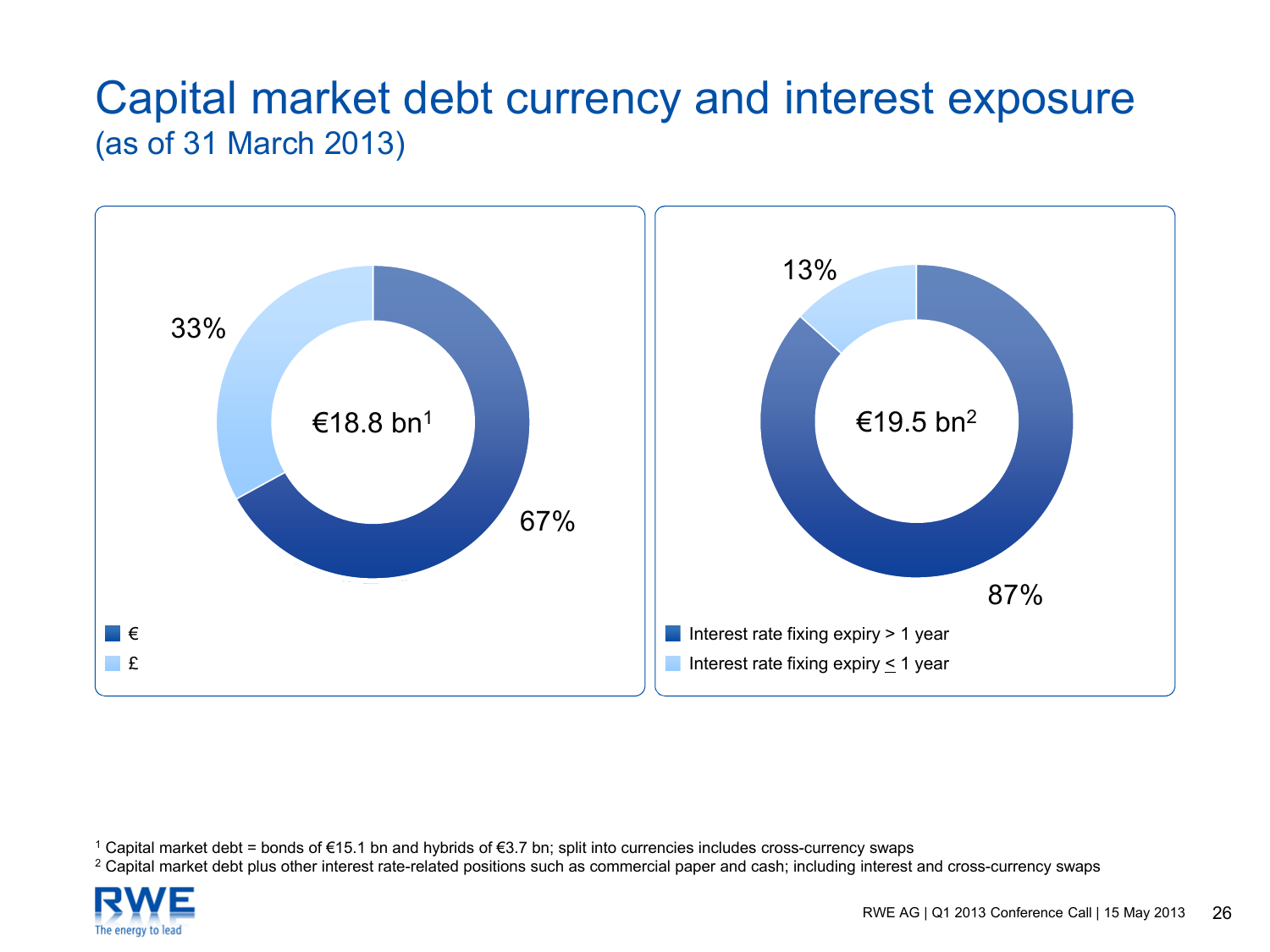### RWE's major investment projects

|                                                                                                                          |                                                                    | <b>RWE</b><br>share       | <b>Capex</b><br>$(\in$ bn) |  | 2013                  | 2014 | 2015                                        | 2016 | 2017 | 2018 |
|--------------------------------------------------------------------------------------------------------------------------|--------------------------------------------------------------------|---------------------------|----------------------------|--|-----------------------|------|---------------------------------------------|------|------|------|
|                                                                                                                          | Conventional power plant new build programme (capex at 100% share) |                           |                            |  |                       |      |                                             |      |      |      |
|                                                                                                                          | Hamm (hard coal, 1,528 MW)                                         | 77%                       | 2.4                        |  | Units $D$             |      |                                             |      |      |      |
|                                                                                                                          | Eemshaven (hard coal/biomass, 1,560 MW)                            | 100%                      | 2.9                        |  | Units $A \setminus B$ |      |                                             |      |      |      |
| $\mathbf{C}$                                                                                                             | Denizli (gas, 775 MW)                                              | 70%                       | 0.5                        |  |                       |      |                                             |      |      |      |
|                                                                                                                          | RWE Dea's largest field developments (RWE's share in capex)        |                           |                            |  |                       |      | Bars indicate expected start of production. |      |      |      |
|                                                                                                                          | West Nile Delta (Egypt)                                            | NA 40%<br><b>WMDW 20%</b> | 2.9                        |  |                       |      |                                             |      |      |      |
|                                                                                                                          | Disouq (Egypt)                                                     | 100% (operator)           | 0.2                        |  |                       |      |                                             |      |      |      |
| <b>AR</b>                                                                                                                | Breagh Phase 1 (GB)                                                | 70% (operator)            | 0.4                        |  |                       |      |                                             |      |      |      |
| $\bullet$                                                                                                                | Reggane (Algeria)                                                  | 19.5%                     | 0.4                        |  |                       |      |                                             |      |      |      |
| €                                                                                                                        | Knarr (formerly "Jordbær") (Norway)                                | 10%                       | 0.2                        |  |                       |      |                                             |      |      |      |
| $\bullet$                                                                                                                | NC 193/195 (Libya)                                                 | 100% (operator)           | 0.5                        |  |                       |      |                                             |      |      |      |
| RWE Innogy major projects under construction (capex at 100% share; UK offshore includes investment for grid connections) |                                                                    |                           |                            |  |                       |      |                                             |      |      |      |
| $\frac{1}{2}$                                                                                                            | Markinch (biomass CHP, 46 MW <sub>e</sub> , 88 MW <sub>th</sub> )  | 100%                      | 0.3                        |  |                       |      |                                             |      |      |      |
| $\frac{\text{N}}{\text{N}}$                                                                                              | Gwynt y Môr (wind offshore, 576 MW)                                | 60%                       | 2.5                        |  |                       |      |                                             |      |      |      |
|                                                                                                                          | Nordsee Ost <sup>1</sup> (wind offshore, 295 MW)                   | 100%                      | 1.1                        |  |                       |      |                                             |      |      |      |

1 The construction schedule was revised several times in 2012 due to the delay in the offshore grid connection by TenneT. The first feed-in of electricity is now only expected by Mid 2014 and the commissioning of the wind farm is delayed at least until Q4 2014.